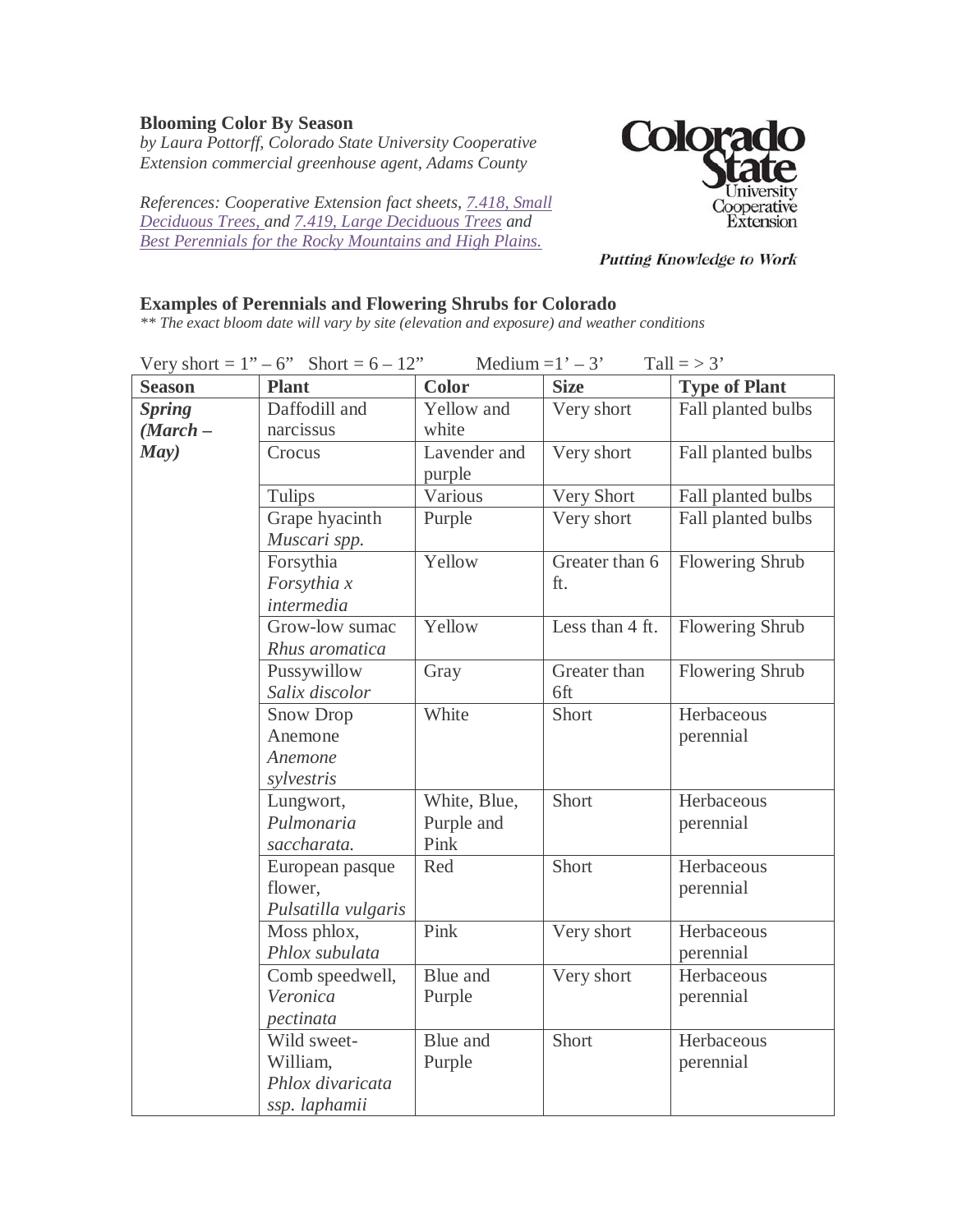| Nannyberry        | White        | Less than 4 ft. | <b>Flowering Shrub</b> |
|-------------------|--------------|-----------------|------------------------|
| viburnum,         |              |                 |                        |
| Viburnum lentago  |              |                 |                        |
| Flowering quince, | Red          | 4-6 ft.         | Flowering Shrub        |
| Chaenomeles       |              |                 |                        |
| speciosa          |              |                 |                        |
| Threeleaf sumac,  | Yellow       | $4-6$ ft        | Flowering shrub        |
| Rhus trilobata    |              |                 |                        |
| Golden Currant    | Yellow       | $4 - 6$ ft      | Flowering shrub        |
| Ribes aureum      |              |                 |                        |
| Serviceberry      | White        | $> 6$ ft        | Flowering shrub        |
| Amelanchier spp.  |              |                 |                        |
| Nanking cherry    | Pink - White | $> 6$ ft        | Flowering Shrub        |
| Prunus tomentosa  |              |                 |                        |
| Double flowering  | Pink         | $> 6$ ft        | Flowering shrub        |
| plum              |              |                 |                        |
| Prunus triloba    |              |                 |                        |
| Sweet woodruff    | White        | Very short      | Herbaceous             |
| Gallium odoratum  |              |                 | perennial              |
| Evergreen         | White        | Very Short      | Herbaceous             |
| Candytuft,        |              |                 | perennial              |
| <b>Iberis</b>     |              |                 |                        |
| sempervirens      |              |                 |                        |
| Columbine,        | White, Pink  | Medium          | Herbaceous             |
| Aquilegia spp.    |              |                 | perennial              |
| Jupiter's beard,  | White, Red   | Medium          | Herbaceous             |
| Centranthus ruber |              |                 | perennial              |
| Bleeding heart,   | White, Pink  | Medium          | Herbaceous             |
| Dicentra          |              |                 | perennial              |
| spectabilis       |              |                 |                        |
| Iris              | Various      | Medium          | Herbaceous             |
|                   |              |                 | perennial              |
| Marshall          | Yellow       | Very Short      | Herbaceous             |
| Chamomile,        |              |                 | perennial              |
| <b>Anthemis</b>   |              |                 |                        |
| marschalliana     |              |                 |                        |
| Yellow ice plant, | Yellow       | Very Short      | Herbaceous             |
| Delosperma        |              |                 | perennial              |
| nubigenium        |              |                 |                        |
| Dwarf bird's foot | Yellow       | Very short      | Herbaceous             |
| trefoil,          |              |                 | perennial              |
| Lotus             |              |                 |                        |
| corniculatus      |              |                 |                        |
| 'Dwarf'           |              |                 |                        |
| Dwarf basket of   | Yellow       | Short-          | Herbaceous             |
| gold, Aurinai     |              | Medium          | perennial              |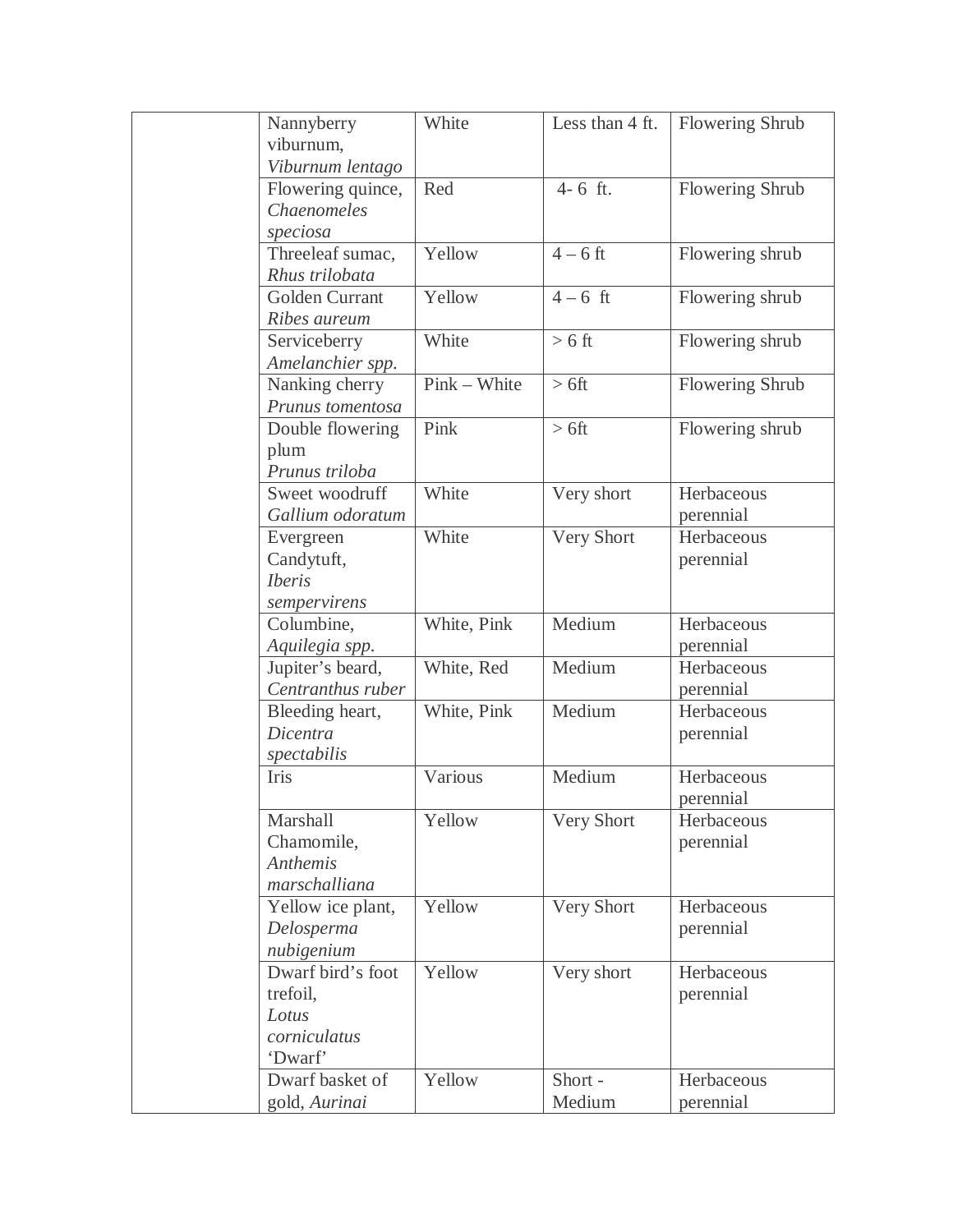| saxitalis          |              |            |            |
|--------------------|--------------|------------|------------|
| 'Compacta'         |              |            |            |
| Sun Rose,          | Yellow, Pink | Short      | Herbaceous |
| Helianthemum       |              |            | perennial  |
| spp.               |              |            |            |
| Yellow archangel,  | Yellow, Pink | Short      | Herbaceous |
| Lamium             |              |            | perennial  |
| galeobdolon        |              |            |            |
| Lupine,            | Red, Pink    | Medium     | Herbaceous |
| Lupinus spp.       |              |            | perennial  |
| Pine leaf          | Red          | Medium     | Herbaceous |
| penstemon,         |              |            | perennial  |
| Penstemon          |              |            |            |
| pinnifolius        |              |            |            |
| Sea thrift,        | Pink         | Very Short | Herbaceous |
| Armeria maritima   |              |            | perennial  |
| Cheddar pink,      | Pink         | Very short | Herbaceous |
| Dianthus 'tiny     |              |            | perennial  |
| rubies'            |              |            |            |
| Bloody cranesbill, | Pink         | Medium     | Herbaceous |
| Geranium           |              |            | perennial  |
| saquineum          |              |            |            |
| Columbine          | Pink         | Medium     | Herbaceous |
| meadow rue,        |              |            | perennial  |
| Thalictrum         |              |            |            |
| aquilegiifollium   |              |            |            |
| Gas plant,         | Pink         | Tall       | Herbaceous |
| Dictamnus albus    |              |            | perennial  |
| Bugleweed,         | Blue and     | Very Short | Herbaceous |
| Ajuga pyrimidalis  | Purple       |            | perennial  |
| Turkish veronica,  | Blue and     | Very Short | Herbaceous |
| Veronica           | Purple       |            | perennial  |
| liwanensis         |              |            |            |
| Speedwell,         | Blue and     | Short      | Herbaceous |
| Veronica           | Purple       |            | perennial  |
| penduncularis      |              |            |            |
| Siberian bugloss,  | Blue and     | Medium     | Herbaceous |
| <b>Brunnera</b>    | Purple       |            | perennial  |
| macrophylla        |              |            |            |
| Mountain bluet.    | Blue and     | Medium     | Herbaceous |
| Centaurea          | Purple       |            | perennial  |
| montana            |              |            |            |
| Solitary clematis  | Blue and     | Medium     | Herbaceous |
| <b>Clematis</b>    | Purple       |            | perennial  |
| intergrifolia      |              |            |            |
| Wild and           | Blue and     | Medium     | Herbaceous |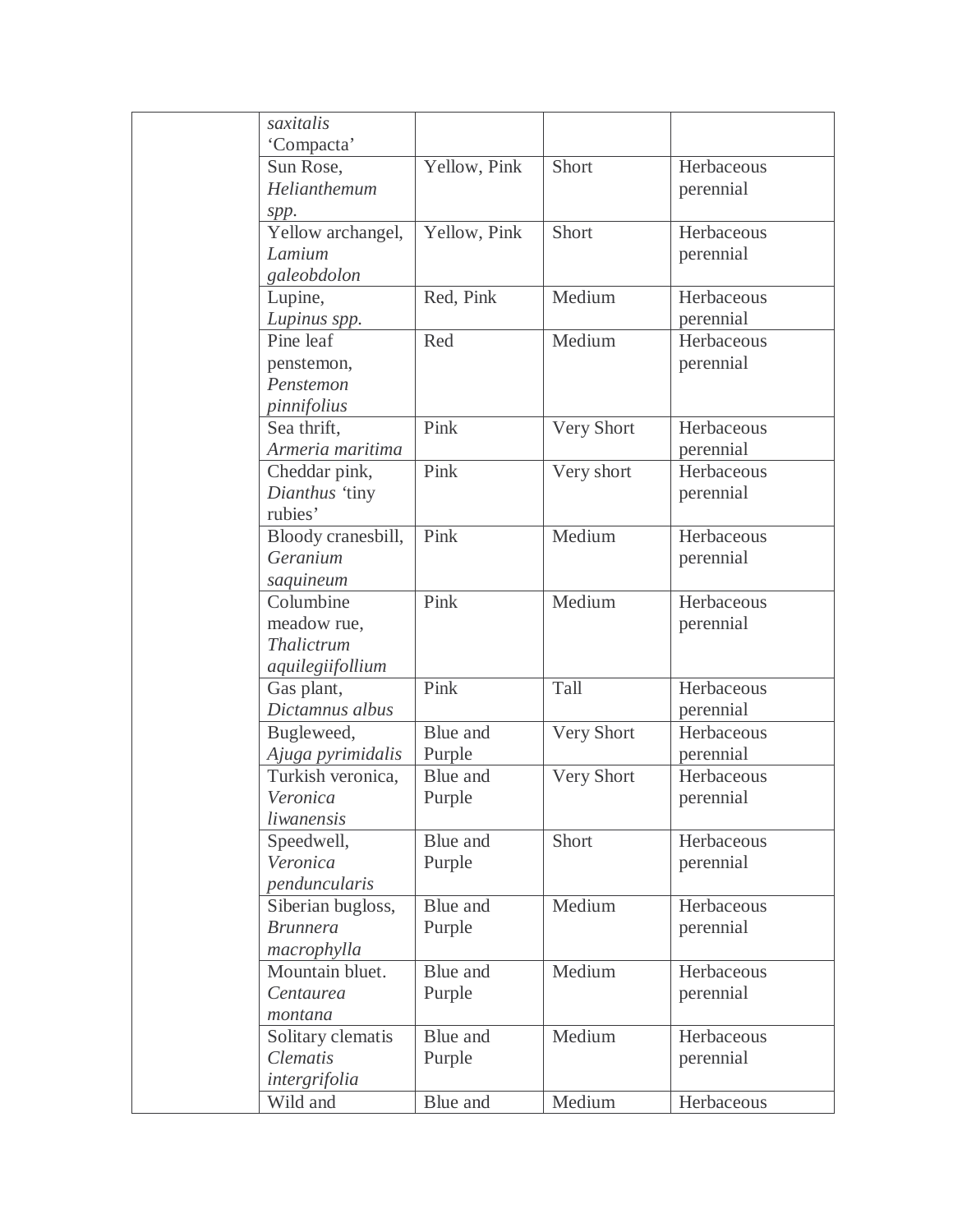| Perennial flax.    | Purple       |                             | perennial              |
|--------------------|--------------|-----------------------------|------------------------|
| Linum spp.         |              |                             |                        |
| Jacob's Ladder,    | Blue and     | Medium                      | Herbaceous             |
| Polemonium         | Purple       |                             | perennial              |
| caeruleum          |              |                             |                        |
| Meadow Clary       | Blue and     | Medium                      | Herbaceous             |
| Salvia pratensis   | Purple       |                             | perennial              |
| Blue false indigo, | Blue and     | Tall                        | Herbaceous             |
| Baptisia australis | Purple       |                             | perennial              |
| Honey suckle,      | White        | Less than 4 ft              | <b>Flowering Shrub</b> |
| Lonicera           |              |                             |                        |
| Cranberry          | Pink         | Less than 4 ft.             | Flowering Shrub        |
| Cotoneaster,       |              |                             |                        |
| Contoneaster       |              |                             |                        |
| apiculatus         |              |                             |                        |
| Nannyberry         | White        | Less than 4 ft.             | Flowering Shrub        |
| viburnum,          |              |                             |                        |
| Viburnum lentago   |              |                             |                        |
| <b>Black</b>       | White        | $4 - 6$ ft.                 | Flowering Shrub        |
| chokecherry        |              |                             |                        |
| 'Isanti' dogwood,  | White        | $\overline{4-6 \text{ ft}}$ | Flowering Shrub        |
| Cornus sericea     |              |                             |                        |
| Mock orange,       | White        | $4-6$ ft                    | Flowering Shrub        |
| Phiadelphus        |              |                             |                        |
| coronarius         |              |                             |                        |
| Cistena plum       | Pink         | $\overline{4}$ – 6 ft       | Flowering shrub        |
| Prunus x cistena   |              |                             |                        |
| Dwarf flowering    | White - Pink | $4 - 6$ ft.                 | Flowering shrub        |
| almond,            |              |                             |                        |
| Prunus             |              |                             |                        |
| glandulosa         |              |                             |                        |
| Golden Currant     | Yellow       | $4-6$ ft                    | Flowering shrub        |
| Ribes aureum       |              |                             |                        |
| Vanhoutte spirea   | White        | $4-6$ ft                    | <b>Flowering Shrub</b> |
| Spirea vanhouttei  |              |                             |                        |
| Lilac,             | Lavendar-    | $4-6$ ft                    | Flowering Shrub        |
| Syringa spp.       | blue         |                             |                        |
| Weigela,           | Pink         | $4-6$ ft                    | Flowering Shrub        |
| Weiglea florida    |              |                             |                        |
| Siberian peashrub, | Yellow       | $> 6$ ft                    | Flowering shrub        |
| Caragana           |              |                             |                        |
| arboescens         |              |                             |                        |
| Redtwig            | White        | $> 6$ ft                    | <b>Flowering Shrub</b> |
| dogwood,           |              |                             |                        |
| Corunus sericea    |              |                             |                        |
| Beautybush,        | Pink         | $> 6$ ft                    | Flowering shrub        |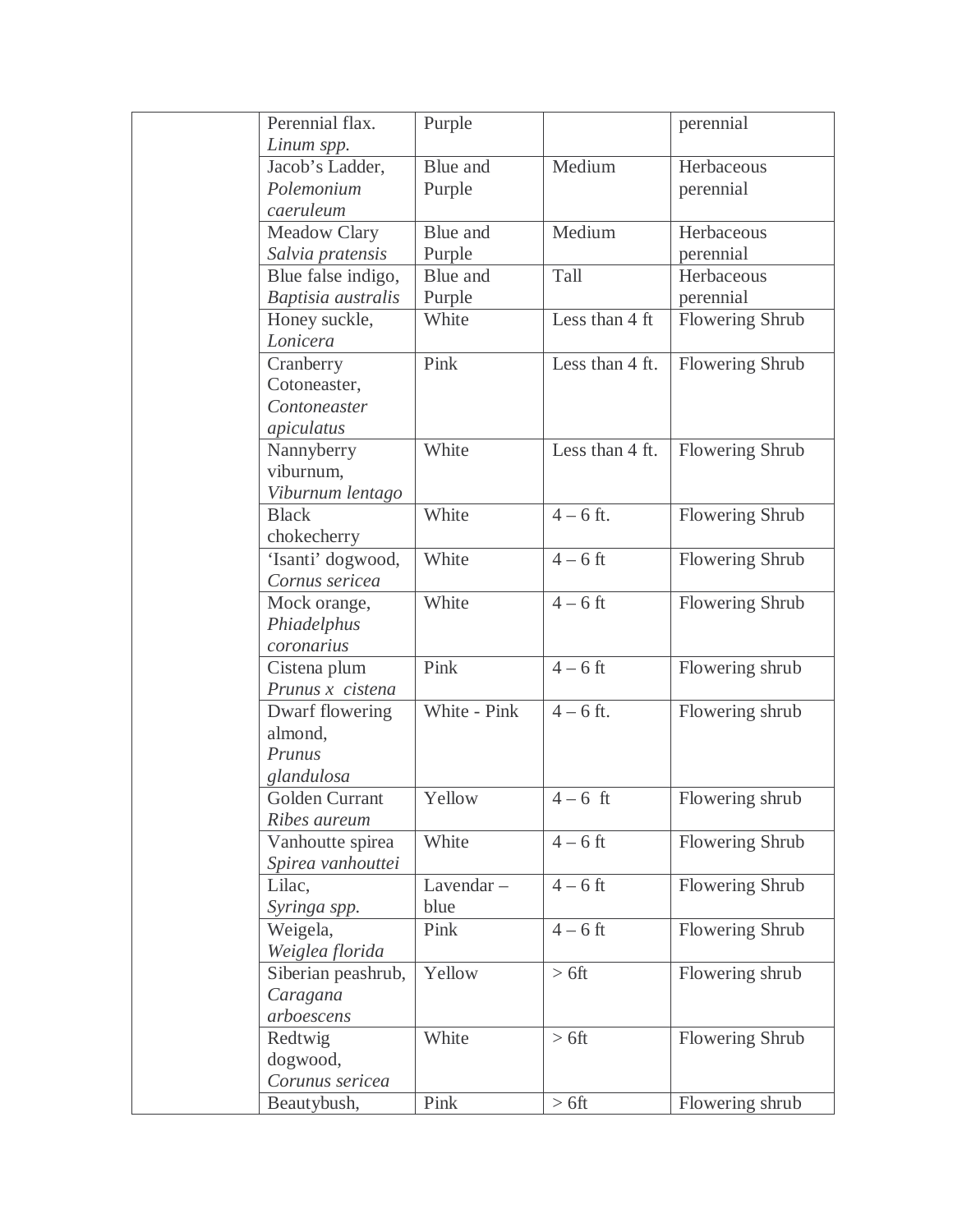|                 | Kolwitzia               |             |            |                 |
|-----------------|-------------------------|-------------|------------|-----------------|
|                 | amabilis                |             |            |                 |
|                 | Ninebark,               | White       | $>6$ ft    | Flowering Shrub |
|                 | Physocarpus             |             |            |                 |
|                 | opulifolius             |             |            |                 |
|                 | Common                  | White       | $> 6$ ft   | Flowering shrub |
|                 | chokecherry             |             |            |                 |
|                 | Prunus virginiana       |             |            |                 |
|                 | Snowball                | White       | $> 6$ ft   | Flowering Shrub |
|                 | viburnum,               |             |            |                 |
|                 | Viburnum opulus         |             |            |                 |
|                 | 'Roseum'                |             |            |                 |
| <b>Summer</b>   | Sweet woodruff          | White       | Very short | Herbaceous      |
| $(June - July)$ | Gallium odoratum        |             |            | perennial       |
|                 | Evergreen               | White       | Very Short | Herbaceous      |
|                 | Candytuft,              |             |            | perennial       |
|                 | <i>Iberis</i>           |             |            |                 |
|                 | sempervirens            |             |            |                 |
|                 | <b>Black mondograss</b> | White       | Very short | Herbaceous      |
|                 | Ophiopgon               |             |            | perennial       |
|                 | planiscapus             |             |            |                 |
|                 | Stonecrop               | White       | Very short | Herbaceous      |
|                 | Sedum nevii             |             |            | perennial       |
|                 | Snow Drop               | White       | Short      | Herbaceous      |
|                 | Anemone                 |             |            | perennial       |
|                 | Anemone                 |             |            |                 |
|                 | sylvestris              |             |            |                 |
|                 | Carpathian              | White, blue | Short      | Herbaceous      |
|                 | harebell                | and purple  |            | perennial       |
|                 | Campanula               |             |            |                 |
|                 | carpatica               |             |            |                 |
|                 | Snow in Summer          | White       | Short      | Herbaceous      |
|                 | Cerastium               |             |            | perennial       |
|                 | tomentosum              |             |            |                 |
|                 | Cottage pink            | White       | Short      | Herbaceous      |
|                 | Dianthus                |             |            | perennial       |
|                 | plumarious              |             |            |                 |
|                 | Small flowered          | White and   | Short      | Herbaceous      |
|                 | alumroot                | pink        |            | perennial       |
|                 | Heuchera                |             |            |                 |
|                 | micrantha               |             |            |                 |
|                 | Mexican evening         | White and   | Short      | Herbaceous      |
|                 | primrose                | pink        |            | perennial       |
|                 | Oenothera               |             |            |                 |
|                 | speciosa                |             |            |                 |
|                 | Knotweed                | White and   | Short      | Herbaceous      |
|                 |                         |             |            |                 |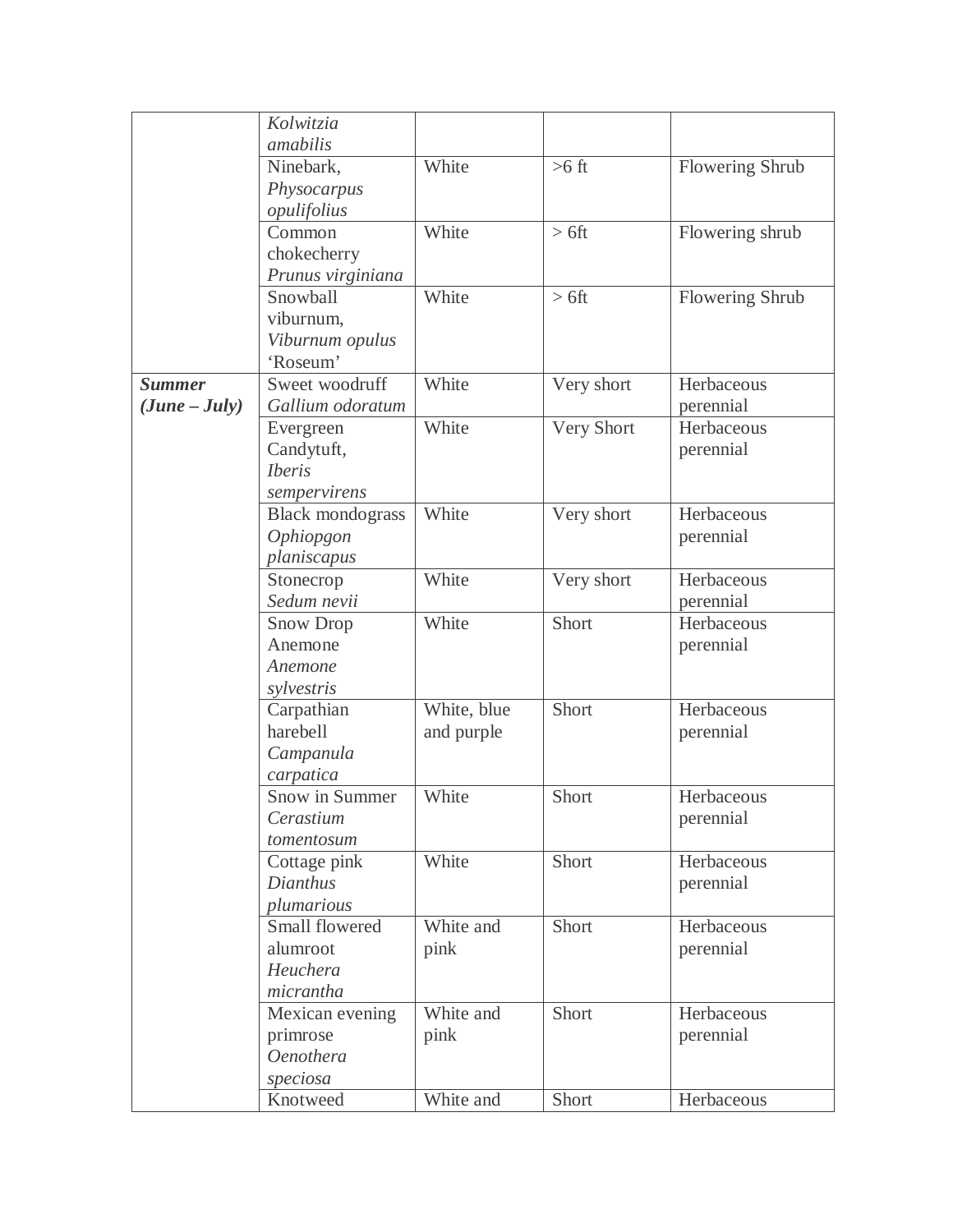| Polygonum affine      | pink           |               | perennial  |
|-----------------------|----------------|---------------|------------|
| Two row sedum,        | White, pink    | Short         | Herbaceous |
| Sedum spurium         | and red        |               | perennial  |
| Sneezewort            | White          | Medium        | Herbaceous |
| Achillea ptarmica     |                |               | perennial  |
| Columbine,            | White, pink,   | Medium        | Herbaceous |
| Aquilegia spp.        | blue, purple,  |               | perennial  |
|                       | yellow         |               |            |
| Jupiter's Beard       | White and      | Medium - tall | Herbaceous |
| Centranthus ruber     | Red            |               | perennial  |
| <b>Busch clematis</b> | White, blue,   | Medium        | Herbaceous |
| Clematis recta        | purple         |               | perennial  |
| <b>Bleeding</b> heart | White and      | Medium        | Herbaceous |
| Dicentra              | Pink           |               | perennial  |
| spectabilis           |                |               |            |
| Coneflower            | White and      | Medium        | Herbaceous |
| Echinacea             | purple         |               | perennial  |
| purpurea              |                |               |            |
| Meadowsweet           | White          | Medium        | Herbaceous |
| Filipendula           |                |               | perennial  |
| vulgaris              |                |               |            |
| Shasta daisy          | White          | Medium        | Herbaceous |
| Leucanthemum $x$      |                |               | perennial  |
| superbum              |                |               |            |
| Kansas gayfeather     | White          | Medium        | Herbaceous |
| Liatris               |                |               | perennial  |
| pychnostachya         |                |               |            |
| Lily                  | Various        | Medium        | Herbaceous |
| Lilium spp.           |                |               | perennial  |
| Garden peony          | White and      | Medium - tall | Herbaceous |
| Paeonia spp.          | pink           |               | perennial  |
| Oriental poppy        | White and      | Medium - tall | Herbaceous |
| Papaver orientale     | orange         |               | perennial  |
| Beard-tongue          | White, red,    | Medium        | Herbaceous |
| Penstemon spp.        | pink, blue and |               | perennial  |
|                       | purple         |               |            |
| Spike speedwell       | White, pink,   | Medium        | Herbaceous |
| Veronica spicata      | blue and       |               | perennial  |
|                       | purple         |               |            |
| Adam's Needle         | White          | Medium - tall | Herbaceous |
| Yucca fliamentosa     |                |               | perennial  |
| Soapweed              | White          | Medium        | Herbaceous |
| Yucca glauca          |                |               | perennial  |
| Whirling              | White          | Tall          | Herbaceous |
| butterflies           |                |               | perennial  |
| Gaura                 |                |               |            |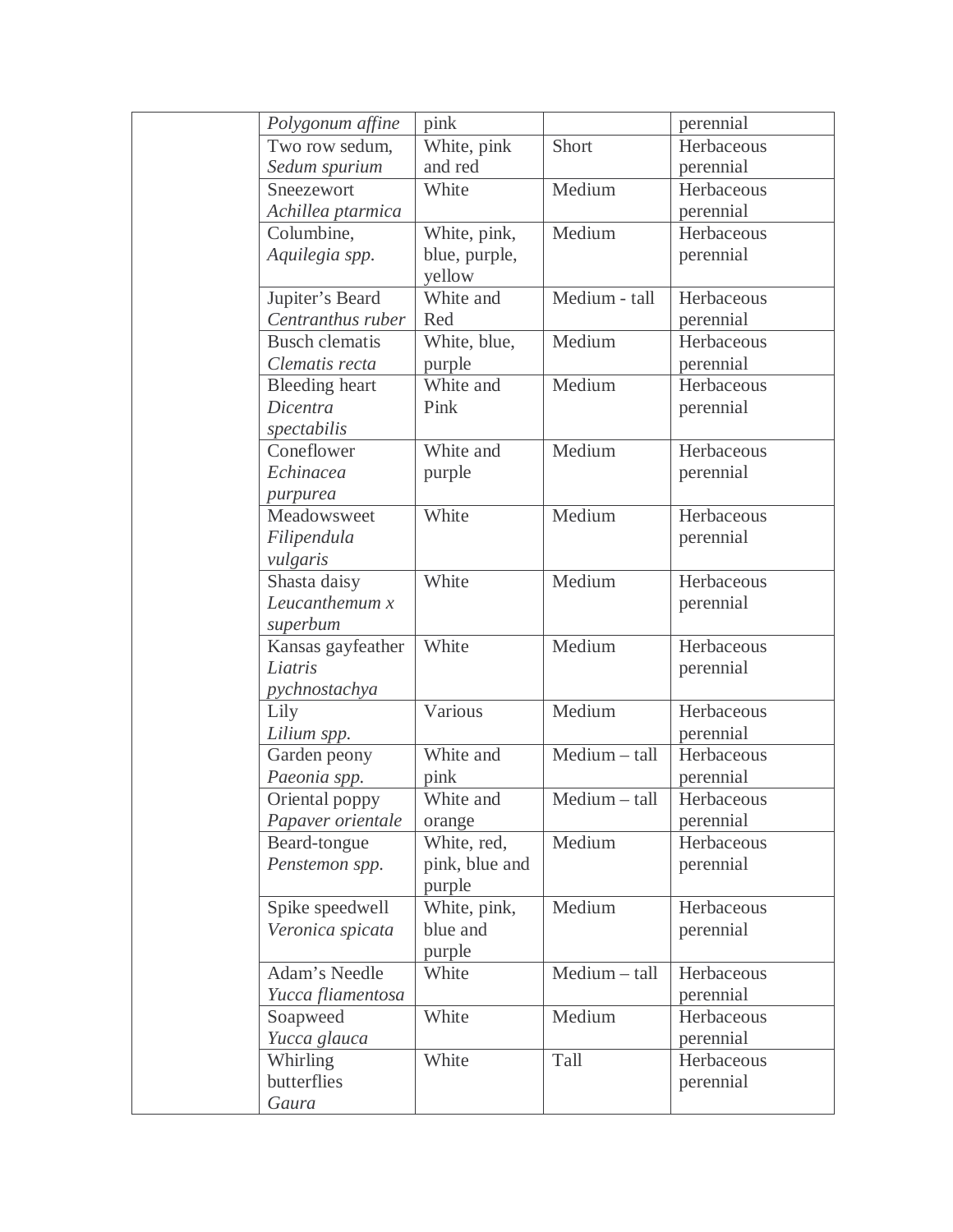| lindheimeri           |                |               |            |
|-----------------------|----------------|---------------|------------|
| Giant daisy           | White          | Tall          | Herbaceous |
| Leucanthemella        |                |               | perennial  |
| serotina              |                |               |            |
| Garden phlox          | White, pink    | Tall          | Herbaceous |
| Phlox paniculata      |                |               | perennial  |
| Culver's Root         | White          | Tall          | Herbaceous |
| Veronicastrum         |                |               | perennial  |
| virginicum            |                |               |            |
| Marshall              | Yellow and     | Very short    | Herbaceous |
| chamomile             | orange         |               | perennial  |
| <b>Anthemis</b>       |                |               |            |
| marschalliana         |                |               |            |
| Yellow ice plant      | Yellow         | Very Short    | Herbaceous |
| Delosperma            |                |               | perennial  |
| nubigenum             |                |               |            |
| Dwarf bird's foot     | Yellow and     | Very Short    | Herbaceous |
| trefoil               | orange         |               | perennial  |
| Lotus                 |                |               |            |
| corniculatus          |                |               |            |
| Lychnis               | Yellow and     | Very Short    | Herbaceous |
| Lycnhis               | organge        |               | perennial  |
| Moneywort             | Yellow and     | Very short    | Herbaceous |
| Lysimachia            | orange         |               | perennial  |
| nummularia            |                |               |            |
| Lady's mantle         | Yellow and     | $Short -$     | Herbaceous |
| Alchemilla mollis     | orange         | Medium        | perennial  |
| Dwarf basket of       | Yellow and     | $Short -$     | Herbaceous |
| gold                  | orange         | Medium        | perennial  |
| Aurinia saxatilis     |                |               |            |
| <b>Blanket</b> flower | Yellow,        | $Short -$     | Herbaceous |
| Gaillardia x          | orange and red | Medium - tall | perennial  |
| grandiflora           |                |               |            |
| Sun rose              | Yellow,        | Short         | Herbaceous |
| Helianthemum          | orange, and    |               | perennial  |
|                       | pink           |               |            |
| Ozark sundrops        | Yellow and     | Short         | Herbaceous |
| <b>Oenothera</b>      | orange         |               | perennial  |
| macrocarpa            |                |               |            |
| Aizoon stonecrop      | Yellow and     | Short         | Herbaceous |
| Sedum aizoon          | orange         |               | perennial  |
| Kamschatka            | Yellow and     | Short         | Herbaceous |
| stonecrop             | orange         |               | perennial  |
| Sedum                 |                |               |            |
| kamtshcaticum         |                |               |            |
| Yarrow                | Yellow,        | Medium-       | Herbaceous |
|                       |                |               |            |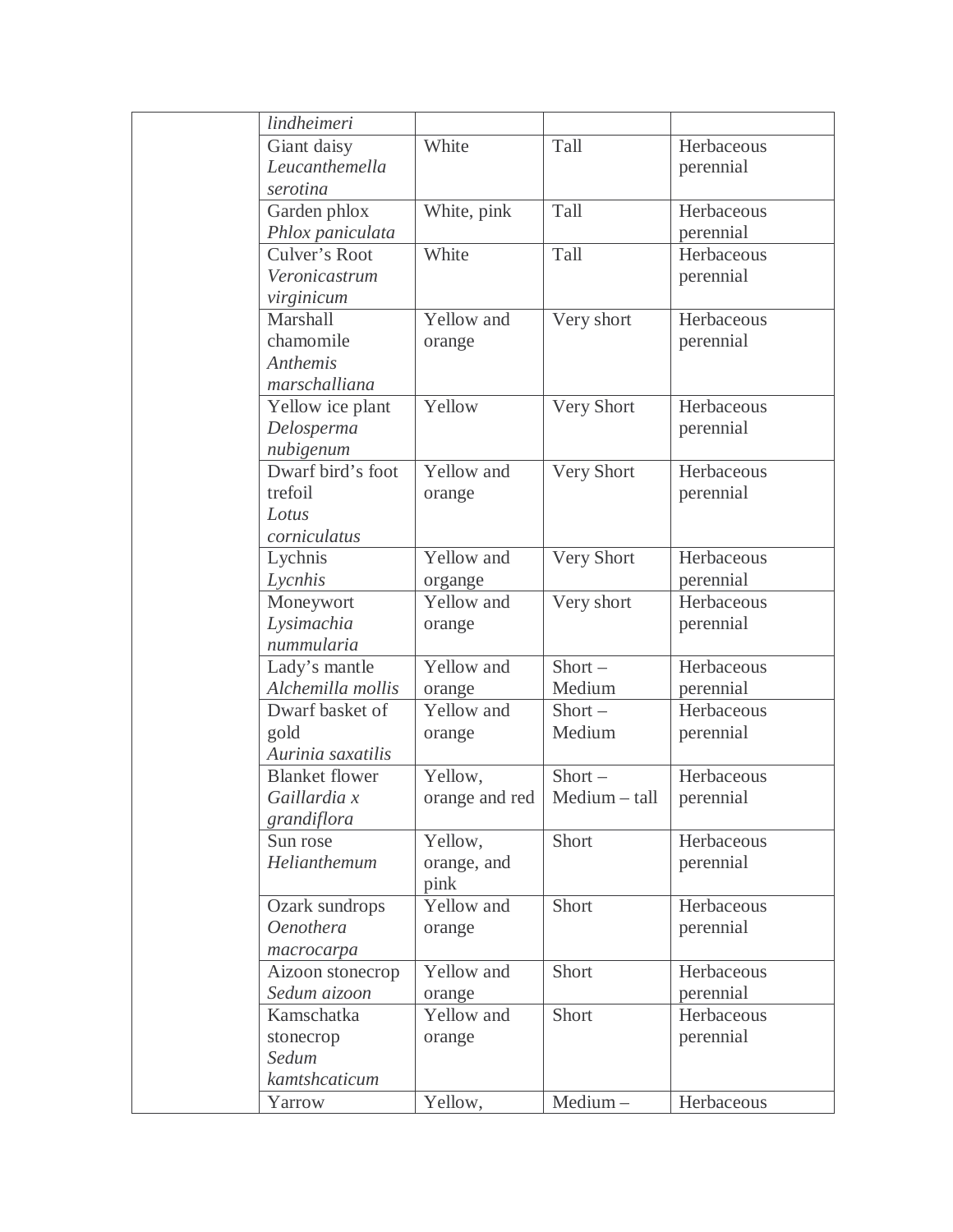| Achillae spp.           | orange, pink<br>and red | Tall          | perennial  |
|-------------------------|-------------------------|---------------|------------|
| Sunset hyssop           | Yellow                  | Medium - Tall | Herbaceous |
| Agastache               | orange, and             |               | perennial  |
|                         | pink                    |               |            |
| rupestris<br>Threadleaf | Yellow and              | Medium tall   | Herbaceous |
|                         |                         |               |            |
| coreopsis               | orange                  |               | perennial  |
| Coreopsis               |                         |               |            |
| verticillata            |                         |               |            |
| Geum                    | Yellow and              | Medium        | Herbaceous |
| Geum chiloense          | orange                  |               | perennial  |
| Day lily                | Yellow and              | Medium - tall | Herbaceous |
| Hemerocallis            | orange                  |               | perennial  |
| Creeping St.            | Yellow and              | Medium        | Herbaceous |
| Johnswort               | orange                  |               | perennial  |
| Hypericum               |                         |               |            |
| calycinum               |                         |               |            |
| Red-hot poker           | Yellow and              | Medium - tall | Herbaceous |
| Kniphofia uvaria        | orange                  |               | perennial  |
| Pineleaf                | Yellow and              | Medium        | Herbaceous |
| penstemon               | red                     |               | perennial  |
| Penstemon               |                         |               |            |
| pinifolius              |                         |               |            |
| Sulphur                 | Yellow                  | Medium        | Herbaceous |
| cinquefoil              |                         |               | perennial  |
| Potentilla recta        |                         |               |            |
| Orange                  | Yellow                  | Medium        | Herbaceous |
| coneflower              |                         |               | perennial  |
| Rudbeckia               |                         |               |            |
| 'Goldstrum'             |                         |               |            |
| Lavendar cotton         | Yellow and              | Medium        | Herbaceous |
| Santolina               | orange                  |               | perennial  |
| chamaecyparissus        |                         |               |            |
| European                | Yellow and              | Medium        | Herbaceous |
| goldenrod               | orange                  |               | perennial  |
| Solidago                |                         |               |            |
| virgaurea               |                         |               |            |
| Globeflower             | Yellow and              | Medium        | Herbaceous |
| Trollius x              | orange                  |               | perennial  |
| cultorum                |                         |               |            |
| Hollyhock               | Orange, pink            | Tall          | Herbaceous |
| Alcea rugosa            |                         |               | perennial  |
| Globe centaurea         | Yellow and              | Medium        | Herbaceous |
| Centaurea               |                         |               |            |
|                         | orange                  |               | perennial  |
| macrocephala            |                         |               |            |
| False sunflower         | Yellow and              | Tall          | Herbaceous |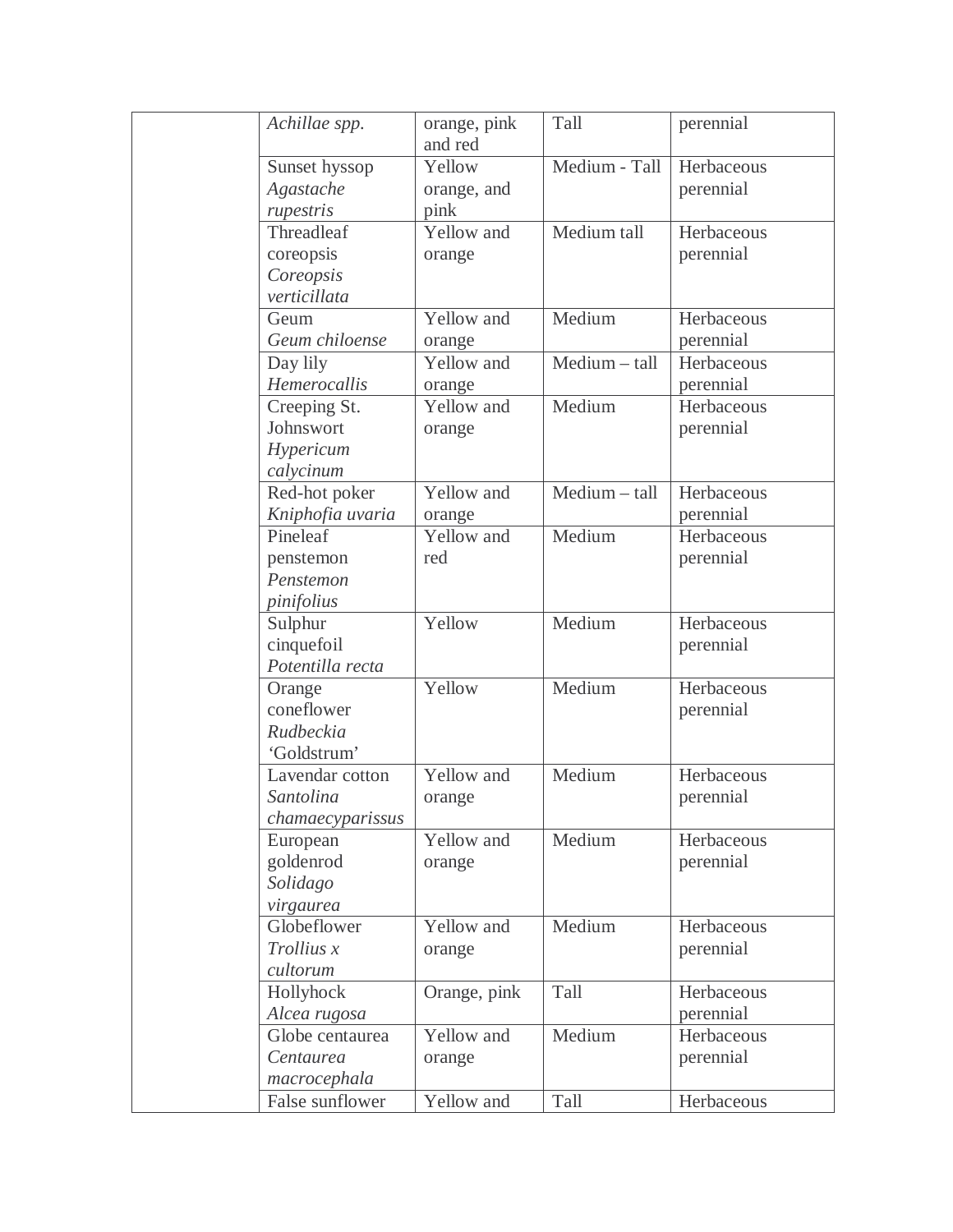| Heliopsis               | orange         |            | perennial  |
|-------------------------|----------------|------------|------------|
| helianthoides           |                |            |            |
| Hairy golden aster      | Yellow and     | Tall       | Herbaceous |
| Heterotheca             | orange         |            | perennial  |
| villosa                 |                |            |            |
| Large flowered          | Yellow and     | Tall       | Herbaceous |
| evening primrose        | orange         |            | perennial  |
| <b>Oenothera</b>        |                |            |            |
| glazioviana             |                |            |            |
| <b>Sticky Jerusalem</b> | Yellow and     | Tall       | Herbaceous |
| sage                    | orange         |            | perennial  |
| Phlomis                 |                |            |            |
| russeliana              |                |            |            |
| Coral bells             | Red            | Very short | Herbaceous |
| Heuchera                |                |            | perennial  |
| sanguinea               |                |            |            |
| Knautia                 | Red and        | Medium     | Herbaceous |
| Knautia                 | purple         |            | perennial  |
| Macedonia               |                |            |            |
| Cardinal flower         | Red            | Medium     | Herbaceous |
| Lobelia cardinalis      |                |            | perennial  |
| Maltese cross           | Red            | Medium     | Herbaceous |
| Lychnis                 |                |            | perennial  |
| chalcedonica            |                |            |            |
| Beebalm                 | Red            | Medium     | Herbaceous |
| Monarda didyma          |                |            | perennial  |
| Sea thrift              | Pink           | Very Short | Herbaceous |
| Armeria maritime        |                |            | perennial  |
| Cheddar pink            | Pink           | Very short | Herbaceous |
| Dianthus                |                |            | perennial  |
| gratianopolitanus       |                |            |            |
| Prairie smoke           | Pink           | Very short | Herbaceous |
| Geum triflorum          |                |            | perennial  |
| Spotted dead            | Pink           | Very Short | Herbaceous |
| nettle                  |                |            | perennial  |
| Lamium                  |                |            |            |
| maculatum 'Pink         |                |            |            |
| Pewter'                 |                |            |            |
| Strawberry wood         | Pink           | Very Short | Herbaceous |
| sorrel                  |                |            | perennial  |
| Oxalis crassipes        |                |            |            |
| 'Rosea'                 |                |            |            |
| <b>Moss Phlox</b>       | Pink, blue and | Very Short | Herbaceous |
| Phlox subulata          | purple         |            | perennial  |
| Hens and Chicks         | Pink           | Very Short | Herbaceous |
| Sempervivum spp         |                |            | perennial  |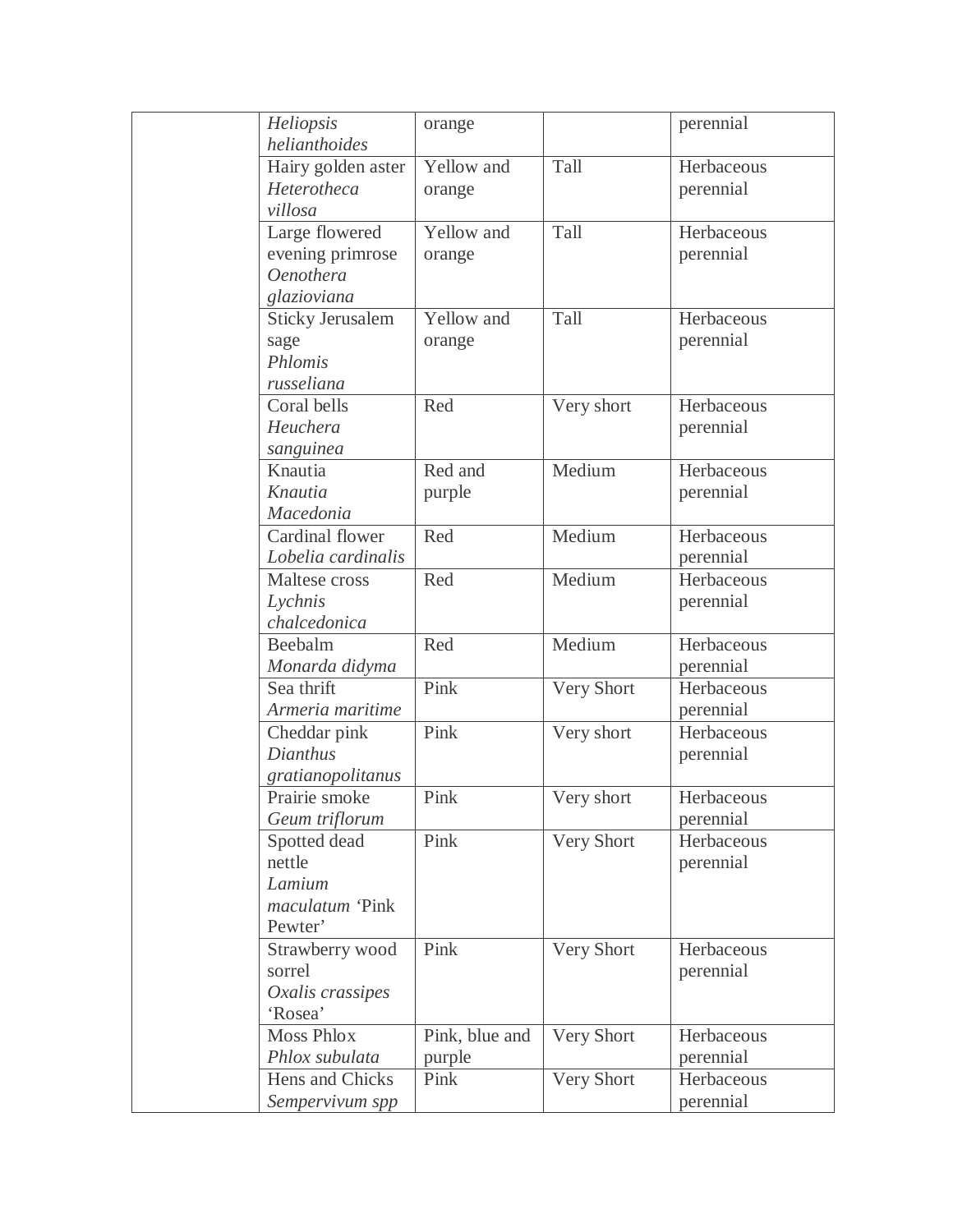| Purple poppy         | Pink           | Short     | Herbaceous |
|----------------------|----------------|-----------|------------|
| mallow               |                |           | Perennial  |
| Callirhoe            |                |           |            |
| involucrata          |                |           |            |
| Clove pink           | Pink           | Short and | Herbaceous |
| Dianthus             |                | medium    | perennial  |
| caryophyllus         |                |           |            |
| Garden pink          | Pink           | Short     | Herbaceous |
| Dianthus             |                |           | perennial  |
| nardiformis          |                |           |            |
| Cranesbill           | Pink           | Short     | Herbaceous |
| Geranium x           |                |           | perennial  |
| oxonianum            |                |           |            |
| Bigroot geranium     | Pink, blue and | Short     | Herbaceous |
| Geranium             | purple         |           | perennial  |
| macrorhizum          |                |           |            |
| Lungwort             | Pink           | Short     | Herbaceous |
| Pulmonaria           |                |           | perennial  |
| saccharata           |                |           |            |
| Lamb's ears          | Pink           | Short and | Herbaceous |
| Stachys byzantina    |                | medium    | perennial  |
| Bear's breeches      | Pink           | Medium    | Herbaceous |
| <b>Acanthus</b>      |                |           | perennial  |
| balancius            |                |           |            |
| Knapweed             | Pink           | Medium    | Herbaceous |
| Centaurea            |                |           | perennial  |
| dealbata 'Rosea'     |                |           |            |
| <b>Sweet William</b> | Pink           | Medium    | Herbaceous |
| Diantus barbatus     |                |           | perennial  |
| Bloody cranesbill    | Pink           | Medium    | Herbaceous |
| Geranium             |                |           | perennial  |
| saguineum            |                |           |            |
| <b>Tree Mallow</b>   | Pink           | Medium    | Herbaceous |
| Lavatera             |                |           | perennial  |
| thuringiaca          |                |           |            |
| Hollyhock            | Pink           | Medium-   | Herbaceous |
| mallow               |                | Tall      | perennial  |
| Malva alcea          |                |           |            |
| Obedient plant       | Pink           | Medium    | Herbaceous |
| Physotegia           |                |           | perennial  |
| virginiana           |                |           |            |
| Pincushion flower    | Pink, Blue and | Medium    | Herbaceous |
| Scabiosa             | purple         |           | perennial  |
| columaria            |                |           |            |
| Columbine            | Pink           | Medium    | Herbaceous |
| meadow rue           |                |           | perennial  |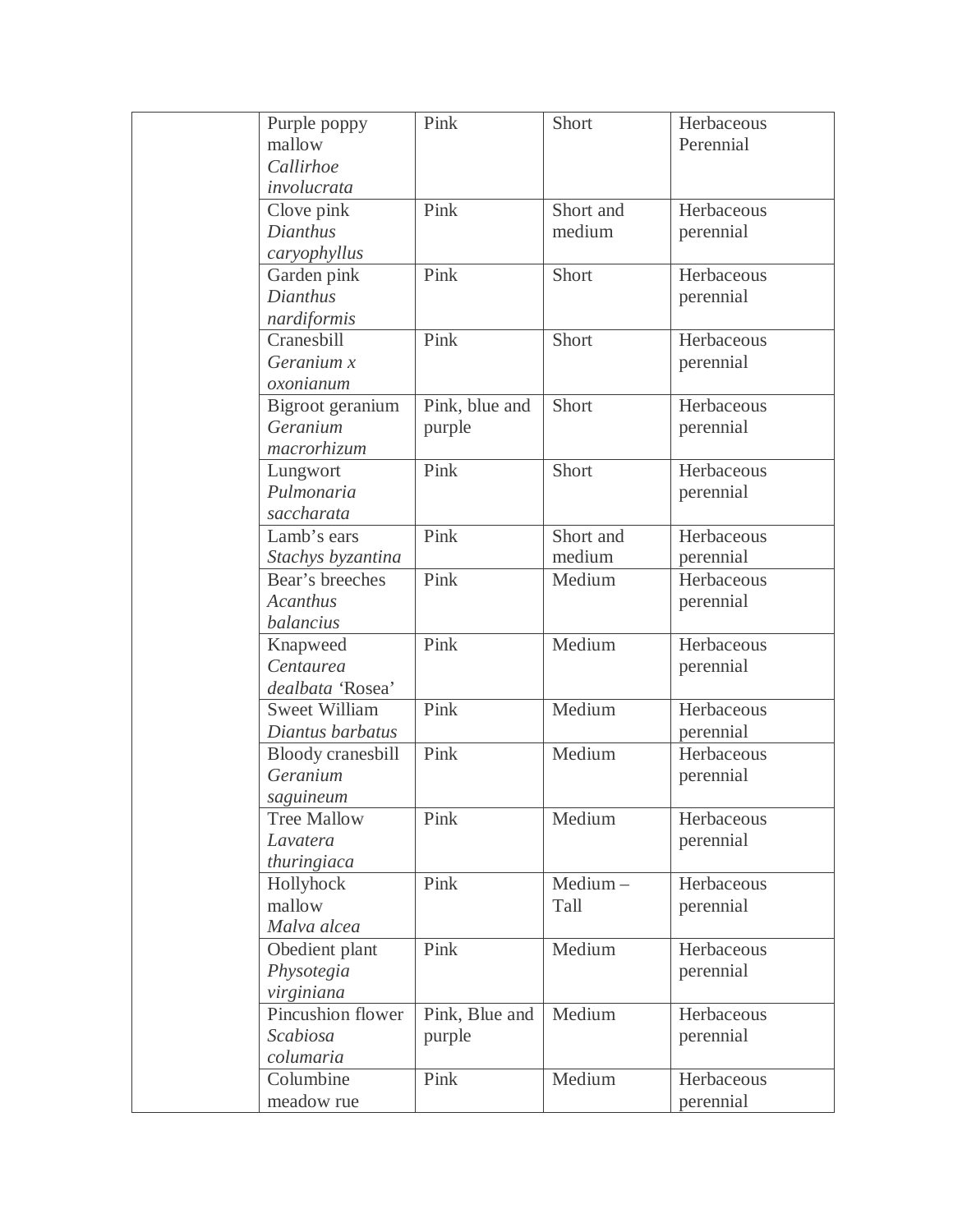| Thalictrum          |          |              |            |
|---------------------|----------|--------------|------------|
| aquilegiifolium     |          |              |            |
| Virginia            | Pink     | Medium       | Herbaceous |
| spidewort           |          |              | perennial  |
| Tradescantia        |          |              |            |
| virginiana          |          |              |            |
| Giant               | Pink     | Tall         | Herbaceous |
| hummingbird         |          |              | perennial  |
| mint                |          |              |            |
| Agastache barberi   |          |              |            |
| Gas plant           | Pink     | Tall         | Herbaceous |
| Ditamnus albus      |          |              | perennial  |
| Joe-pye weed        | Pink     | Tall         | Herbaceous |
| Eupatorium          |          |              | perennial  |
| maculatum           |          |              |            |
| Perennial baby's    | Pink     | Tall         | Herbaceous |
| breath              |          |              | perennial  |
| Gypsophila          |          |              |            |
| paniculata          |          |              |            |
| Fairies' thimbles   | Blue and | Very Short   | Herbaceous |
| Campanula           | Purple   |              | perennial  |
| cochlearifolia      |          |              |            |
| Creeping thyme      | Blue and | Very Short   | Herbaceous |
| Thymus serpyllum    | purple   |              | perennial  |
| Speedwell           | Blue and | Very Short - | Herbaceous |
| Veronica            | purple   | Short        | perennial  |
| Spp.                |          |              |            |
| Scotch bluebell     | Blue and | Short        | Herbaceous |
| Campanua            | purple   |              | perennial  |
| rotundifolia        |          |              |            |
| Crested gentian     | Blue and | Short        | Herbaceous |
| Genitana            | purple   |              | perennial  |
| septemfida          |          |              |            |
| Siberian statice    | Blue and | Short        | Herbaceous |
| Limonium            | purple   |              | perennial  |
| gmelinii            |          |              |            |
| Large selfheal      | Blue and | Short        | Herbaceous |
| Prunella            | purple   |              | perennial  |
| grandiflora         |          |              |            |
| European pasque     | Blue and | Short        | Herbaceous |
| flower              | purple   |              | perennial  |
| Pulsatilla vulgaris |          |              |            |
| Meadow clary        | Blue and | Short-       | Herbaceous |
| Salvia pratensis    | purple   | Medium       | perennial  |
| Germander           | Blue and | Short        | Herbaceous |
| Teucrium spp        | purple   |              | perennial  |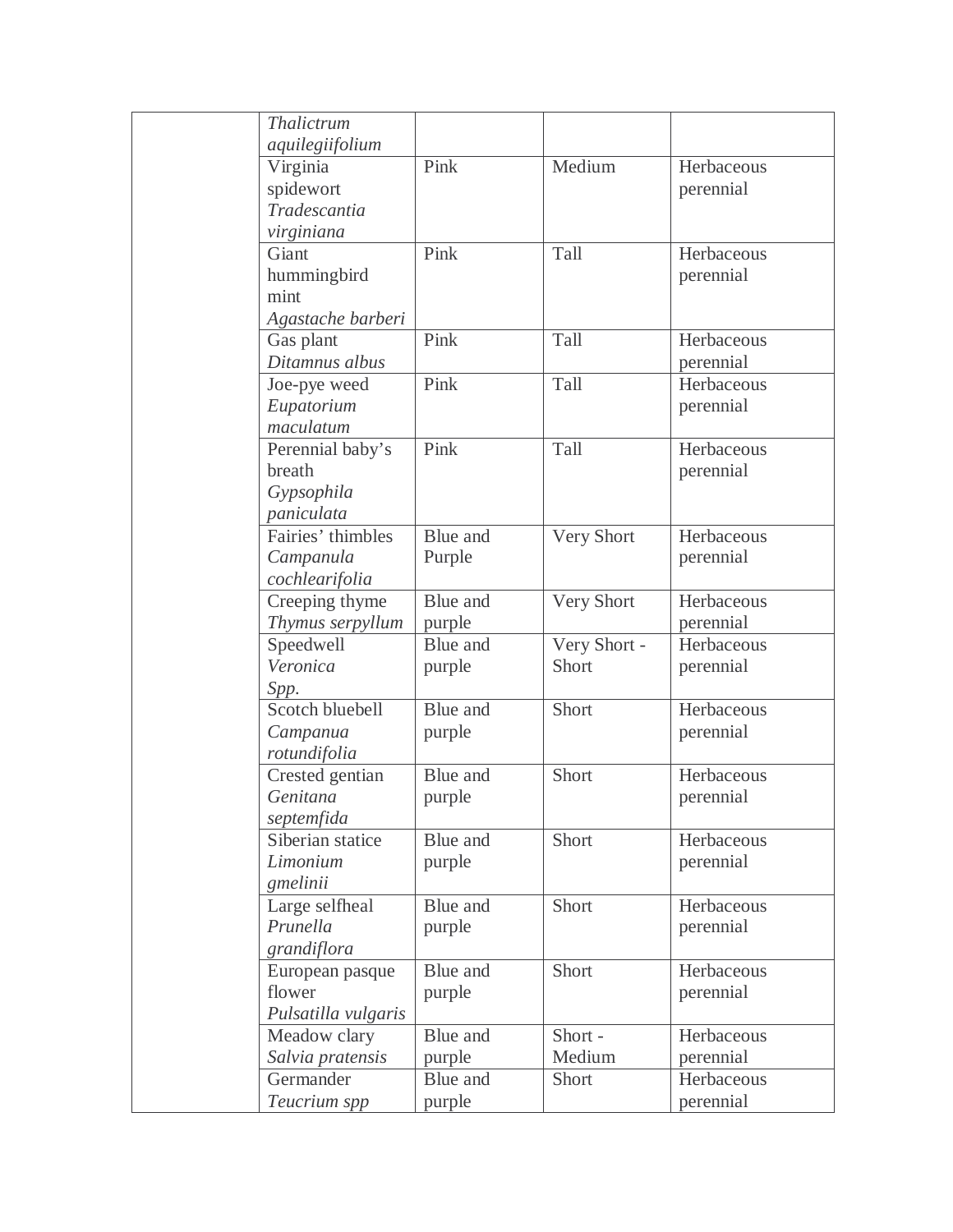| Siberian Bugloss      | Blue and        | Medium        | Herbaceous |
|-----------------------|-----------------|---------------|------------|
| <b>Brunnera</b>       | purple          |               | perennial  |
| macrophylla           |                 |               |            |
| <b>Bellfower</b>      | Blue and        | Medium        | Herbaceous |
| Camanula sp.          | purple          |               | perennial  |
| Mountain bluet        | Blue and        | Medium        | Herbaceous |
| Centaurea             | purple          |               | perennial  |
| montana               |                 |               |            |
| Solitary clematis     | Blue and        | Medium        | Herbaceous |
| <b>Clematis</b>       | purple          |               | perennial  |
| intergrifolia         |                 |               |            |
| Broad petaled         | Blue and        | Medium        | Herbaceous |
| geranium              | purple          |               | perennial  |
| Geranium              |                 |               |            |
| platypetalum          |                 |               |            |
| Tartarian statice     | Blue and        | Medium        | Herbaceous |
| Goniolimon            | purple          |               | perennial  |
| tatricum              |                 |               |            |
| Iris                  | Blue and        | Medium        | Herbaceous |
| Iris spp.             | purple          |               | perennial  |
| Lavendar              | Blue and        | Medium        | Herbaceous |
| Lavendula             | purple          |               | perennial  |
| angustifolia          |                 |               |            |
| <b>Blazing</b> star   | Blue and        | Medium        | Herbaceous |
| Liatris spicata       | purple          |               | perennial  |
| Sea lavender          | <b>Blue</b> and | Medium        | Herbaceous |
| Limonium              | purple          |               | perennial  |
| latifolium            |                 |               |            |
| Perennial flax        | Blue and        | Medium        | Herbaceous |
| Linum perenne         | purple          |               | perennial  |
| Wild lupine           | Blue and        | Medium        | Herbaceous |
| Lupinus perennis      | purple          |               | perennial  |
| Catmint               | Blue and        | Medium - Tall | Herbaceous |
| Nepeta x faassenii    | purple          |               | perennial  |
| <b>Balloon</b> flower | Blue and        | Medium        | Herbaceous |
| Platycodon            | purple          |               | perennial  |
| grandiflorus          |                 |               |            |
| Jacob's ladder        | Blue and        | Medium        | Herbaceous |
| Polemonium            | purple          |               | perennial  |
| caruleum              |                 |               |            |
| Perennial sage        | Blue and        | Medium        | Herbaceous |
| Salvia x sylvestris   | purple          |               | perennial  |
| Ohio spderwort        | Blue and        | Medium        | Herbaceous |
| Tricytris hirta       | purple          |               | perennial  |
| Blue false indigo     | Blue and        | Tall          | Herbaceous |
| Baptisia autralis     | purple          |               | perennial  |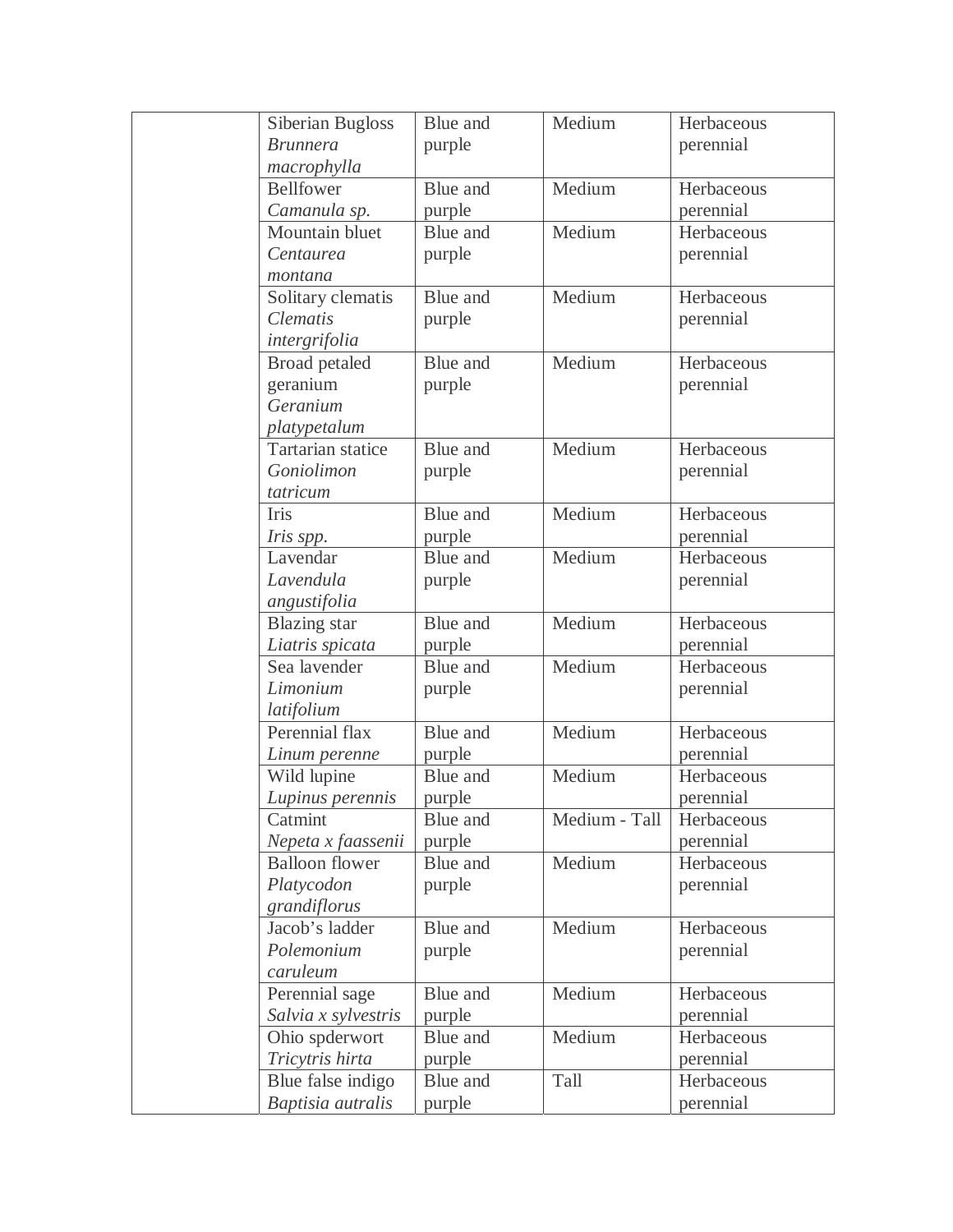| Globe thistle     | Blue and       | Tall             | Herbaceous      |
|-------------------|----------------|------------------|-----------------|
| Echinops ritro    | purple         |                  | perennial       |
|                   |                |                  |                 |
| Siberian iris     | Blue and       | Tall             | Herbaceous      |
| Iris sibirica     | purple         |                  | perennial       |
| Russian sage      | Blue and       | Tall             | Herbaceous      |
| Perovskia         | purple         |                  | perennial       |
| atriplicifolia    |                |                  |                 |
| Blue mist spirea  | <b>Blue</b>    | $< 4 \text{ ft}$ | Flowering shrub |
| Caryopteris spp.  |                |                  |                 |
| Hydrangea         | White          | $< 4$ ft         | Flowering shrub |
| 'Annabelle'       |                |                  |                 |
| Hydrangea         |                |                  |                 |
| arborecens        |                |                  |                 |
| 'Lodense' Privet  | Yellow         | $< 4$ ft         | Flowering Shrub |
| ligustrum vulare  |                |                  |                 |
| Potentilla        | Yellow         | $< 4 \text{ ft}$ | Flowering Shrub |
| (shrubby)         |                |                  |                 |
| cinquefoil)       |                |                  |                 |
| Potentilla        |                |                  |                 |
| fruticosa         |                |                  |                 |
|                   |                |                  |                 |
| 'Anthony          | Pink           | $< 4$ ft         | Flowering shrub |
| Waterer' Spirea   |                |                  |                 |
| Spirea x bumalda  |                |                  |                 |
| 'Little Princess' | Pink           | $< 4$ ft         | Flowering Shrub |
| Spirea            |                |                  |                 |
| Spirea japonica   |                |                  |                 |
| Butterfly bush    | $Pink -$       | $4-6$ ft         | Flowering shrub |
| Buddleia davidii  | Lavendar       |                  |                 |
| Golden vicary     | White          | $4-6$ ft         | Flowering shrub |
| privet            |                |                  |                 |
| Ligustrum x       |                |                  |                 |
| vicaryi           |                |                  |                 |
| Snowberry         | Pink           | $4-6$ ft         | Flowering Shrub |
| Symphoricarpos    |                |                  |                 |
| albus             |                |                  |                 |
| Smoketree         | White $-$ pink | $> 6$ ft         | Flowering shrub |
| Continus          |                |                  |                 |
| coggygria         |                |                  |                 |
| Rose of Sharon    | Varies         | $> 6 \text{ ft}$ | Flowering shrub |
| Hibiscus syriacus |                |                  |                 |
| PeeGee hydrangea  | White          | $> 6$ ft         | Flowering shrub |
| Hydrangea         |                |                  |                 |
| paniculata        |                |                  |                 |
| 'Grandiflora'     |                |                  |                 |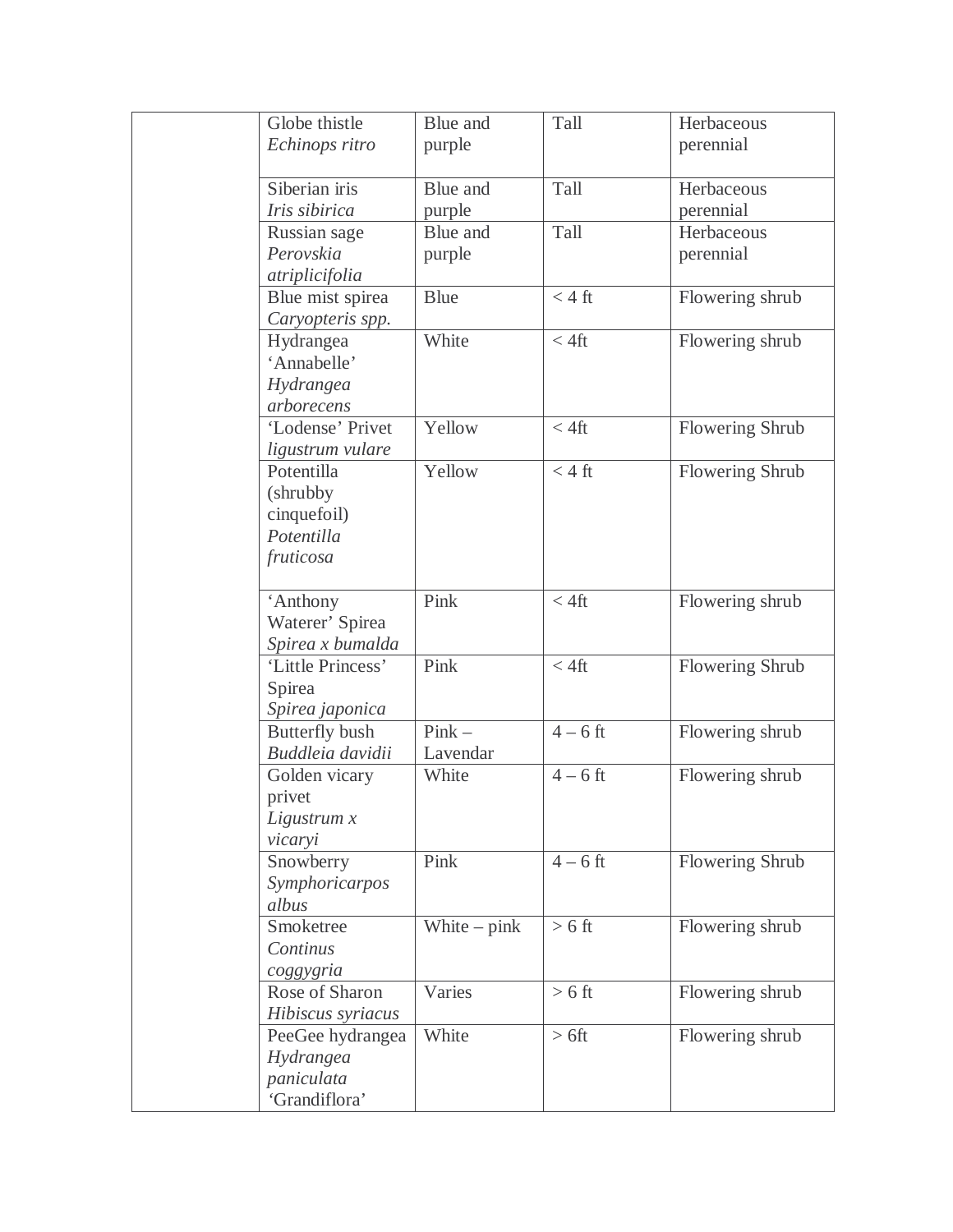|                     | Beautybush                | Pink      | $> 6$ ft      | Flowering shrub |
|---------------------|---------------------------|-----------|---------------|-----------------|
|                     | Kolwitzia amablis         |           |               |                 |
|                     | Cheyenne privet           | White     | $> 6$ ft      | Flowering shrub |
|                     | Ligustrum                 |           |               |                 |
|                     | vulagar                   |           |               |                 |
|                     | 'Cheyenne'                |           |               |                 |
|                     | Golden elder              | White     | $> 6$ ft      | Flowering shrub |
|                     | Sambucus                  |           |               |                 |
|                     | cnadensis 'Aurea'         |           |               |                 |
|                     | Ash leaf spirea           | White     | $> 6$ ft      | Flowering Shrub |
|                     | Sorbaria                  |           |               |                 |
|                     | sorbifolia                |           |               |                 |
| <b>Fall (August</b> | Creeping baby's           | White     | Very short    | Herbaceous      |
| $- October)$        | breath                    |           |               | perennial       |
|                     | Gypsolphila               |           |               |                 |
|                     | repens                    |           |               |                 |
|                     | Snowdrop                  | White     | Short         | Herbaceous      |
|                     | anemone                   |           |               | perennial       |
|                     | Anemone                   |           |               |                 |
|                     | sylvestris                |           |               |                 |
|                     | Aster                     | White     | Short         | Herbaceous      |
|                     | Aster spp.                |           |               | perennial       |
|                     | Carpathian                | White     | Short         | Herbaceous      |
|                     | harebell                  |           |               | perennial       |
|                     | Campanula                 |           |               |                 |
|                     | carpatica                 |           |               |                 |
|                     | Small flowered            | White     | Short         | Herbaceous      |
|                     | alumroot                  |           |               | perennial       |
|                     | Heuchera                  |           |               |                 |
|                     | micrantha                 |           |               |                 |
|                     | Compact Mexican           | White and | Short         | Herbaceous      |
|                     | evening primrose          | pink      |               | perennial       |
|                     | Oenothera                 |           |               |                 |
|                     | speciosa                  |           |               |                 |
|                     | 'Siskiyou'                |           |               |                 |
|                     | Knotweed                  | White and | Short         | Herbaceous      |
|                     | Polygonum affine          | pink      |               | perennial       |
|                     | Sneezewort                | White     | Medium        | Herbaceous      |
|                     | Achillea ptarmica         |           |               | perennial       |
|                     | New York Aster            | White     | Medium        | Herbaceous      |
|                     | Aster novi-belgii         |           |               | perennial       |
|                     | Pearly everlasting        | White     | Medium        | Herbaceous      |
|                     | Anaphalis                 |           |               | perennial       |
|                     | margaritacea              |           |               |                 |
|                     | <b>Boltonia</b>           | White     | Medium - Tall | Herbaceous      |
|                     | <b>Boltonia</b> asteroids |           |               | perennial       |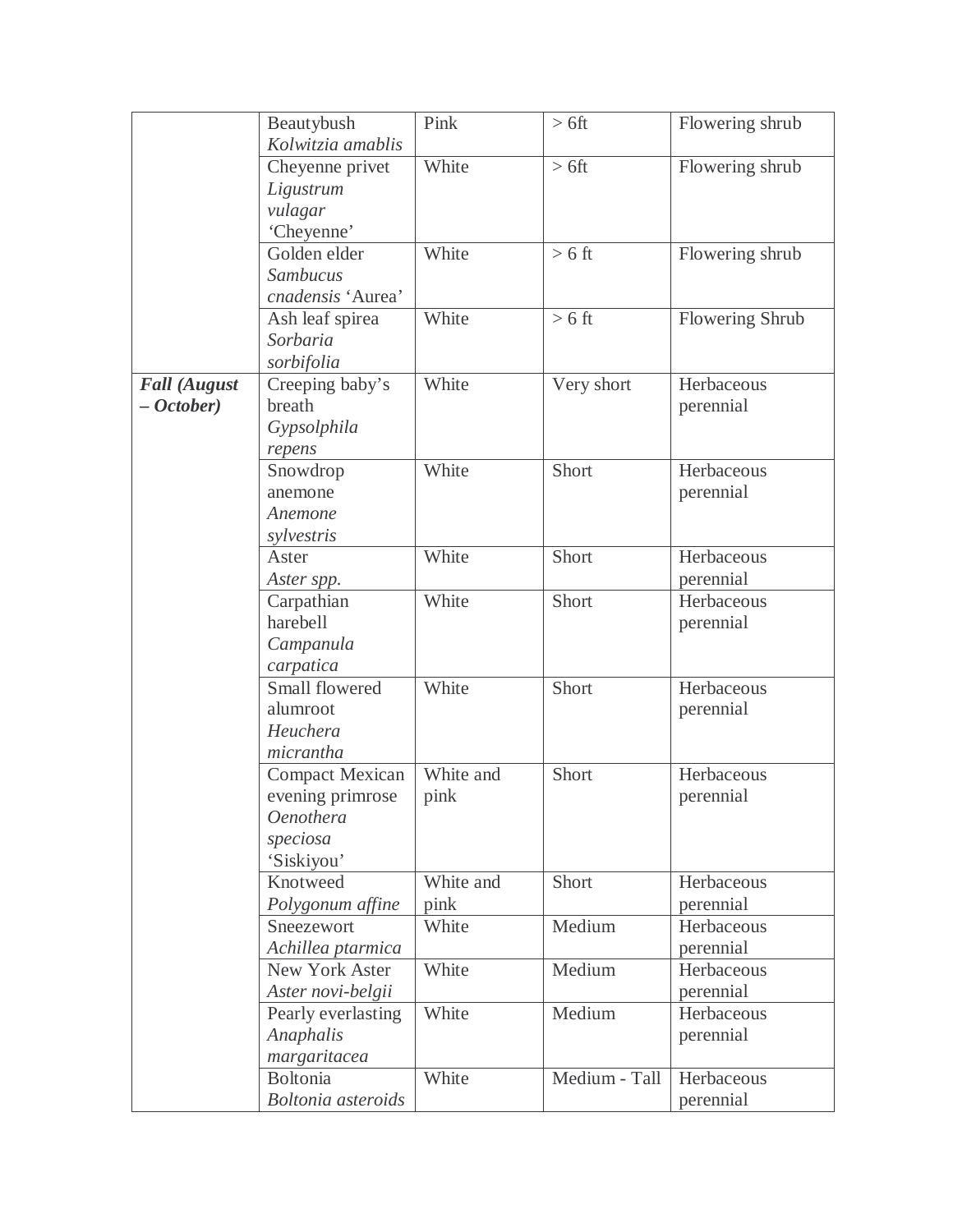| 'snowbank'            |               |                |            |
|-----------------------|---------------|----------------|------------|
| Jupiter's beard       | White, red,   | Medium - tall  | Herbaceous |
| Centranthus           | pink          |                | perennial  |
| rubber                |               |                |            |
| <b>Busch</b> clematis | White         | Medium         | Herbaceous |
| Clematis recta        |               |                | perennial  |
| Coneflower            | White and     | Medium         | Herbaceous |
| Echinacea             | pink          |                | perennial  |
| purpruea 'White       |               |                |            |
| Swan'                 |               |                |            |
| Hosta                 | White,        | Medium         | Herbaceous |
| Hosta                 |               |                | perennial  |
| tsushimensis          |               |                |            |
| Shasta daisy          | White         | Medium - Tall  | Herbaceous |
| Leucanthemum          |               |                | perennial  |
| Kansa Gayfeather      | White         | Medium         | Herbaceous |
| Liatris               |               |                |            |
|                       |               |                | perennial  |
| pychnostachya         |               | Medium         | Herbaceous |
| Beard tongue          | White, pink,  |                |            |
| Penstemon spp.        | Red, blue and |                | perennial  |
|                       | purple        |                |            |
| Hairy toad lily       | White         | Medium         | Herbaceous |
| Tricyrtis hirta       |               |                | perennial  |
| Spike speedwell       | White, pink   | Medium         | Herbaceous |
| Veronica spicata      | blue and      |                | perennial  |
|                       | purple        |                |            |
| Whirling              | White         | Tall           | Herbaceous |
| butterflies           |               |                | perennial  |
| Gaura                 |               |                |            |
| lindheimeri           |               |                |            |
| Giant daisy           | White         | Tall           | Herbaceous |
| Leucanthemella        |               |                | perennial  |
| Serotina              |               |                |            |
| <b>Garden Phlox</b>   | White, pink,  | Tall           | Herbaceous |
| Phlox paniculata      | blue and      |                | perennial  |
|                       | purple        |                |            |
| Culver's root         | White         | Tall           | Herbaceous |
| Veronicastrum         |               |                | perennial  |
| virginicum            |               |                |            |
| Lychnis               | Yellow or     | Very Short     | Herbaceous |
| Lychnis               | orange        |                | perennial  |
| Moneywort             | Yellow        | Very short     | Herbaceous |
| Lysimachia            |               |                | perennial  |
| nummularia            |               |                |            |
| <b>Blanket</b> flower | Yellow, red   | Very short $-$ | Herbaceous |
| Gaillardia x          | and orange    | Tall           | perennial  |
|                       |               |                |            |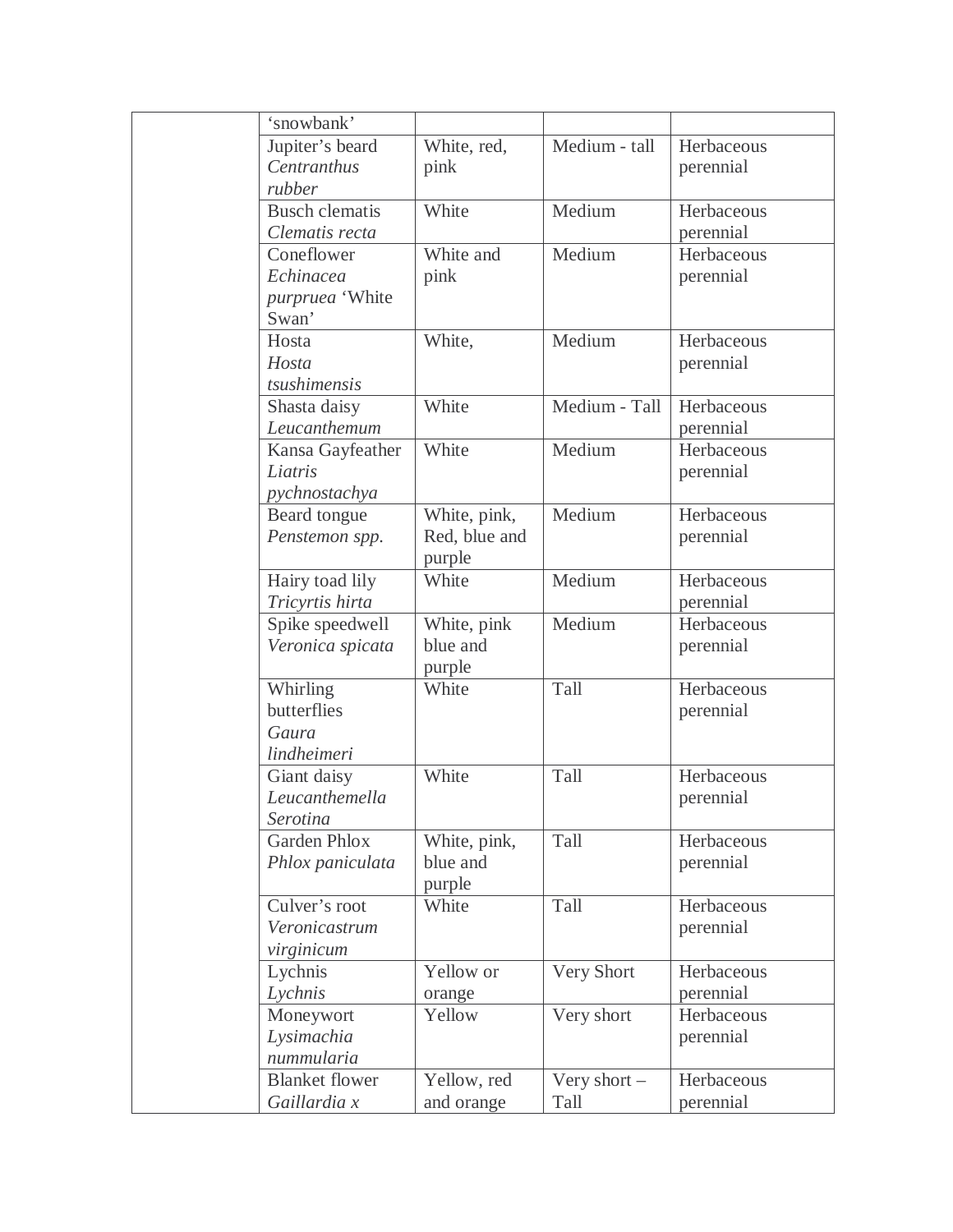| grandiflora       |               |               |            |
|-------------------|---------------|---------------|------------|
| <b>Sun Rose</b>   | Yellow        | Short         | Herbaceous |
| Helianthemum      |               |               | perennial  |
| Ozark sundrops    | Yellow        | Short         | Herbaceous |
| <b>Oenothera</b>  |               |               |            |
| macrocarpa        |               |               |            |
| Fernleaf yarrow   | Yellow        | Medium - tall | Herbaceous |
| Achillea          |               |               | perennial  |
| filipendulina     |               |               |            |
| Yarrow            | Yellow, pink, | Medium        | Herbaceous |
| Achilliea spp.    |               |               | perennial  |
| Sunset hyssop     | Yellow or     | Medium        | Herbaceous |
| Agastache         | orange        |               | perennial  |
| rupestris         |               |               |            |
| Threadleaf        | Yellow and    | Medium - tall | Herbaceous |
| coreopsis         | orange        |               | perennial  |
| Coreopsis         |               |               |            |
| verticillata      |               |               |            |
| Geum              | Yellow and    | Medium        | Herbaceous |
| Geum chiloense    | orange        |               | perennial  |
| Day lily          | Yellow and    | Medium        | Herbaceous |
| Hemerochallis     | orange        |               | perennial  |
| spp.              |               |               |            |
| Creeping St.      | Yellow and    | Medium        | Herbaceous |
| John's wort       | orange        |               | perennial  |
| Hypericum         |               |               |            |
| calycinum         |               |               |            |
| Pineleaf          | Yellow, red   | Medium        | Herbaceous |
| penstemon         |               |               | perennial  |
| Penstemon         |               |               |            |
| pinifolius        |               |               |            |
| Sulphur           | Yellow        | Medium        | Herbaceous |
| cinquefoil        |               |               | perennial  |
| Potentilla recta  |               |               |            |
| Orange            | Yellow        | Medium        | Herbaceous |
| coneflower        |               |               | perennial  |
| Rudbeckia fulgida |               |               |            |
| sullvantii        |               |               |            |
| 'Goldstrum'       |               |               |            |
| European          | Yellow and    | Medium        | Herbaceous |
| Goldenrod         |               |               |            |
|                   | orange        |               | perennial  |
| Solidago          |               |               |            |
| virguarea         |               | Tall          |            |
| Hollyhock         | Yellow,       |               | Herbaceous |
| Alcea rugosa      | orange, pink  |               | perennial  |
| False sunflower   | Yellow and    | Tall          | Herbaceous |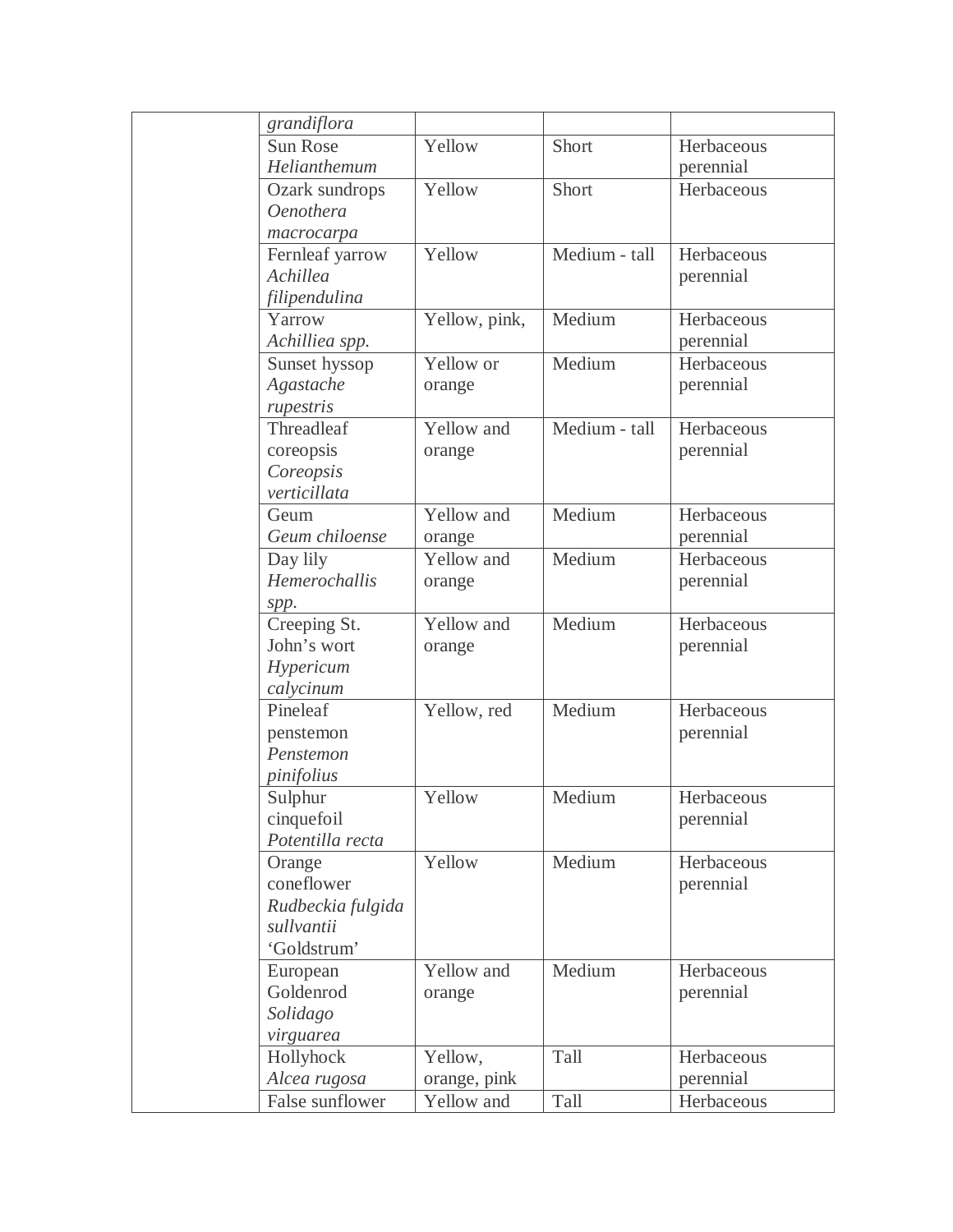| Heliopsis          | orange       |            | perennial  |
|--------------------|--------------|------------|------------|
| helianthoides      |              |            |            |
| Hairy golden aster | Yellow and   | Tall       | Herbaceous |
| Heterotheca        | orange       |            | perennial  |
| villosa            |              |            |            |
| Large flowered     | Yellow and   | Tall       | Herbaceous |
| evening primrose   | orange       |            | perennial  |
| <b>Oenothera</b>   |              |            |            |
| glazioviana        |              |            |            |
| Coral bells        | Red and pink | Short      | Herbaceous |
| Heuchera           |              |            | perennial  |
| sanquinea          |              |            |            |
| New York Aster     | Red and pink | Medium     | Herbaceous |
| Aster novi-belgii  |              |            | perennial  |
| Knautia            | Red and      | Medium     | Herbaceous |
| Knautia            | purple       |            | perennial  |
| Macedonia          |              |            |            |
| Cardinal flower    | Red          | Medium     | Herbaceous |
| Lobelia cardinalis |              |            | perennial  |
| Maltese cross      | Red          | Medium     | Herbaceous |
| Lycnis             |              |            | perennial  |
| chalcedonica       |              |            |            |
| Beebalm            | Red          | Medium     | Herbaceous |
| Monarda didyma     |              |            | perennial  |
| Sea thrift         | Pink         | Very Short | Herbaceous |
| Armeria maritime   |              |            | perennial  |
| Spotted deadnettle | Pink         | Very short | Herbaceous |
| Lamium             |              |            | perennial  |
| maculatum          |              |            |            |
| Strawberry         | Pink         | Very short | Herbaceous |
| woodsorrel         |              |            | perennial  |
| Oxalis crassipes   |              |            |            |
| Purple poppy       | Pink         | Short      | Herbaceous |
| mallow             |              |            | perennial  |
| Callirhoe          |              |            |            |
| involucrate        |              |            |            |
| Garden pink        | Pink         | Short      | Herbaceous |
| Dianthus           |              |            | perennial  |
| nardiformis        |              |            |            |
| Cranesbill         | Pink         | Short      | Herbaceous |
| Geranium x         |              |            | perennial  |
| oxonianum          |              |            |            |
| Two row sedum      | Pink         | Short      | Herbaceous |
| Sedum spurium      |              |            | perennial  |
| Lamb's ears        | Pink         | $Short -$  | Herbaceous |
| Stachys byzantina  |              | medium     | perennial  |
|                    |              |            |            |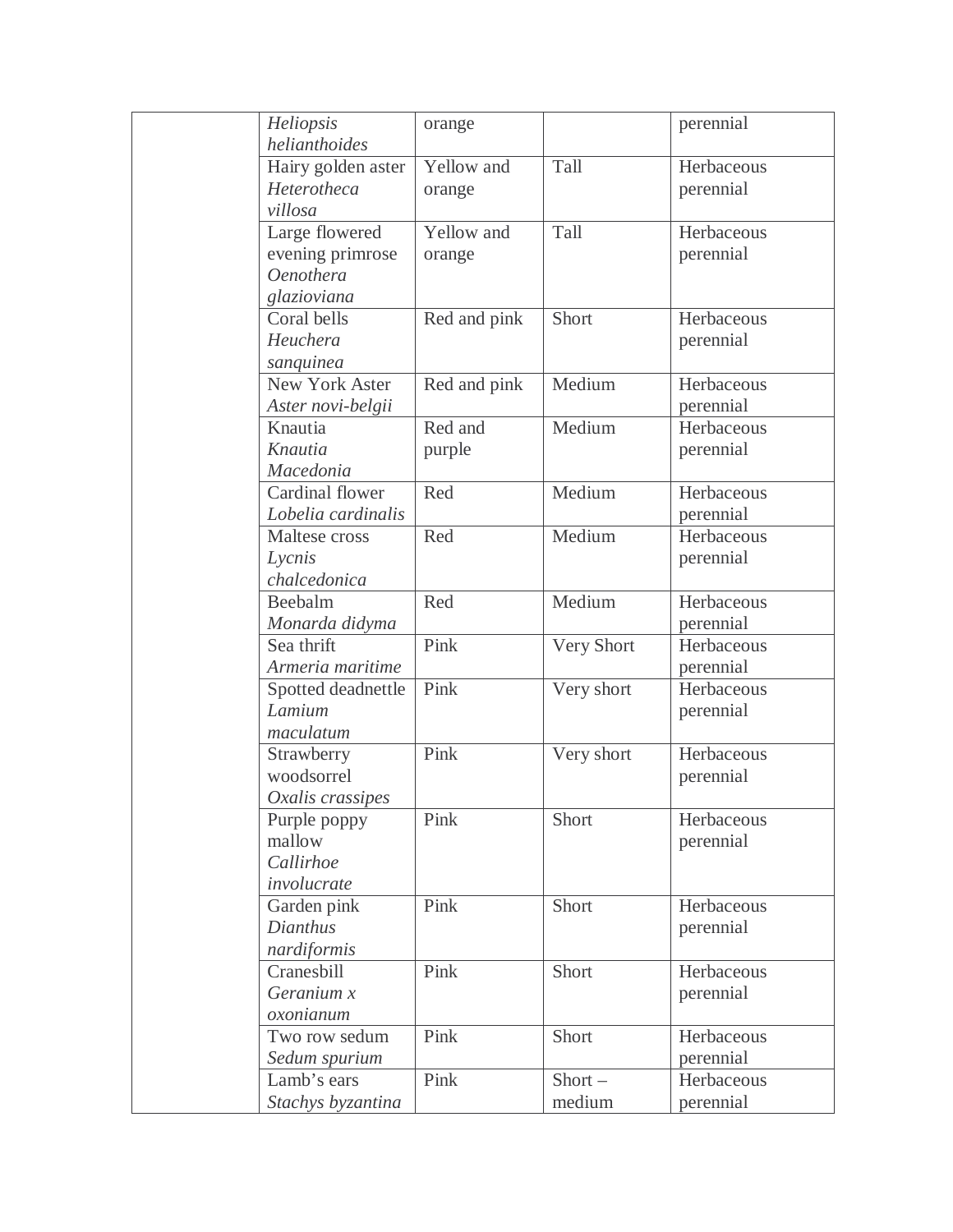| Germander            | Pink, blue and | Short         | Herbaceous |
|----------------------|----------------|---------------|------------|
| Teucrium spp.        | purple         |               | perennial  |
| Veronica             | Pink, Blue and | Short - Tall  | Herbaceous |
| Veronica spp.        | purple         |               | perennial  |
| Bear's Breeches      | Pink           | Medium        | Herbaceous |
| <b>Acanthus</b>      |                |               | perennial  |
| balcanicus           |                |               |            |
| Knapweed             | Pink           | Medium        | Herbaceous |
| Centaurea            |                |               | perennial  |
| dealbata 'Rosea'     |                |               |            |
| Coreopsis            | Pink, yellow   | Medium        | Herbaceous |
| Coreopsis spp.       |                |               | perennial  |
| <b>Sweet William</b> | Pink           | Medium        | Herbaceous |
| Dianthus             |                |               | perennial  |
| <b>barbatus</b>      |                |               |            |
| Showy stonecrop      | Pink           | Medium        | Herbaceous |
| Hylotelephinum       |                |               | perennial  |
| spectabile           |                |               |            |
| 'Autumn Glory'       |                |               |            |
| Live forever         | Pink           | Medium        | Herbaceous |
| Hylotelephinum       |                |               | perennial  |
| telephinum           |                |               |            |
| Hollyhock            | Pink           | Medium - tall | Herbaceous |
| mallow               |                |               | perennial  |
| Malva alcea          |                |               |            |
| Obedient plant       | Pink           | Medium        | Herbaceous |
| Physotegia           |                |               | perennial  |
| virginia             |                |               |            |
| Pincushion flower    | Pink           | Medium        | Herbaceous |
| Scabiosa             |                |               | perennial  |
| columbaria           |                |               |            |
| Virginia             | Pink           | Medium        | Herbaceous |
| spiderwort           |                |               | perennial  |
| Tradescantia         |                |               |            |
| virginiana           |                |               |            |
| Hummingbird          | Pink           | Tall          | Herbaceous |
| mint                 |                |               | perennial  |
| Agastache barberi    |                |               |            |
| Japanese anemone     | Pink           | Tall          | Herbaceous |
| Anemone              |                |               | perennial  |
| hupehensis           |                |               |            |
| Grapeleaf            | Pink           | Tall          | Herbaceous |
| anemone              |                |               | perennial  |
| Anemone              |                |               |            |
| tomentosa            |                |               |            |
| Fireweed             | Pink           | Tall          | Herbaceous |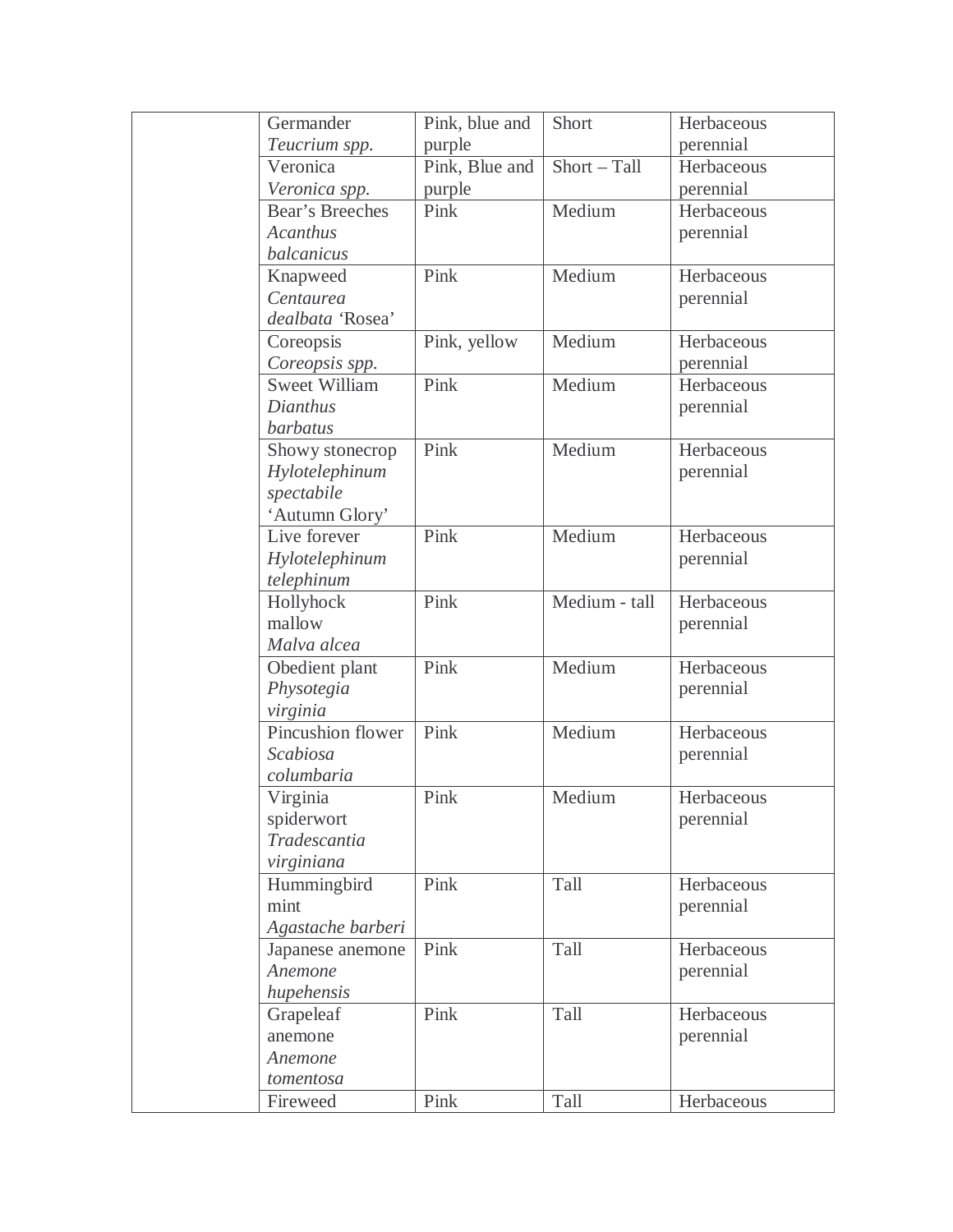| Epilobium                                                               |                  |            | perennial                           |
|-------------------------------------------------------------------------|------------------|------------|-------------------------------------|
| augustifolium                                                           |                  |            |                                     |
| Joe-pye weed                                                            | Pink             | Tall       | Herbaceous                          |
| Eupatorium                                                              |                  |            | perennial                           |
| maculatum                                                               |                  |            |                                     |
| Perennial baby's                                                        | Pink             | Tall       | Herbaceous                          |
| breath                                                                  |                  |            | perennial                           |
| Gypsophila                                                              |                  |            |                                     |
| paniculata                                                              |                  |            |                                     |
| Wild beebalm                                                            | Pink             | Tall       | Herbaceous                          |
| Monarda fistulosa                                                       |                  |            | perennial                           |
| Prairie mallow                                                          | Pink             | Tall       | Herbaceous                          |
| Sidlacea spp                                                            |                  |            | perennial                           |
| <b>Bugleweed</b>                                                        | Blue and         | Very short | Herbaceous                          |
| Ajuga spp                                                               | purple           |            | perennial                           |
| Fairies' thimbles                                                       | Blue and         | Very short | Herbaceous                          |
| Campanula                                                               | purple           |            | perennial                           |
| cochlearifolia                                                          |                  |            |                                     |
| Creeping thyme                                                          | Blue and         | Very short | Herbaceous                          |
| Thymus serpyllum                                                        | purple           |            | perennial                           |
| Carpathian                                                              | Blue and         | Short      | Herbaceous                          |
| harebell                                                                | purple           |            | perennial                           |
| Campanula                                                               |                  |            |                                     |
| carpatica                                                               |                  |            |                                     |
| Scotch bluebell                                                         | Blue and         | Short      | Herbaceous                          |
| Campanula                                                               | purple           |            | perennial                           |
| rotundifolia                                                            |                  |            |                                     |
| Crested gentian                                                         | Blue and         | Short      | Herbaceous                          |
| Geranium                                                                | purple           |            | perennial                           |
| septemfida                                                              |                  |            |                                     |
| Bigroot geranium                                                        | Blue and         | Short      | Herbaceous                          |
| Geranium                                                                | purple           |            | perennial                           |
| himalayense                                                             |                  |            |                                     |
| Hosta                                                                   | Blue and         | Short      | Herbaceous                          |
| Hosta sieboldii                                                         | purple           |            | perennial                           |
| Siberian statice                                                        | Blue and         | Short      | Herbaceous                          |
| Limonium                                                                | purple           |            | perennial                           |
| gmelinii                                                                |                  |            |                                     |
| Large selfheal                                                          | Blue and         | Short      | Herbaceous                          |
| Prunella                                                                | purple           |            |                                     |
|                                                                         |                  |            |                                     |
|                                                                         | Blue and         | Short -    | Herbaceous                          |
|                                                                         |                  | medium     |                                     |
| Mountain bluet                                                          | Blue and         | Medium     | Herbaceous                          |
|                                                                         |                  |            |                                     |
|                                                                         |                  |            |                                     |
| grandiflora<br>Meadow clary<br>Salvia pratensis<br>Centaurea<br>montana | purple<br>purple |            | perennial<br>perennial<br>perennial |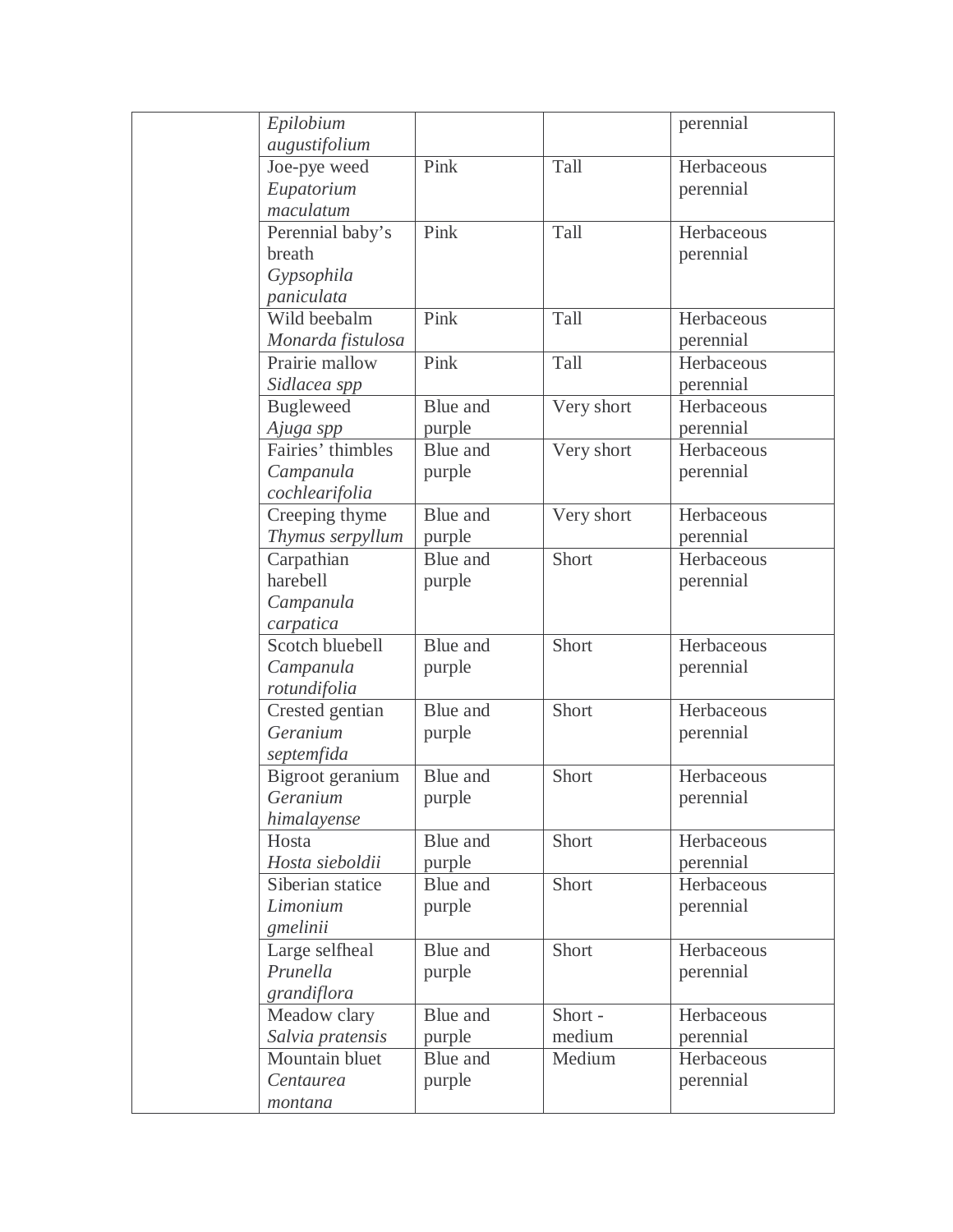| Plumbago                | Blue and | Medium           | Herbaceous          |
|-------------------------|----------|------------------|---------------------|
| Cerastostigma           | purple   |                  | perennial           |
| plumbaginoides          |          |                  |                     |
| Tube clematis           | Blue and | Medium           | Herbaceous          |
| <b>Clematis</b>         | purple   |                  | perennial           |
| heracleifolia           |          |                  |                     |
| Solitary clematis       | Blue and | Medium           | Herbaceous          |
| <b>Clematis</b>         | purple   |                  | perennial           |
| integrifolia            |          |                  |                     |
| <b>Tatarian statice</b> | Blue and | Medium           | Herbaceous          |
| Goniolimon              | purple   |                  | perennial           |
| tataricum               |          |                  |                     |
| Lavendar                | Blue and | Medium           | Herbaceous          |
| Lavendula               | purple   |                  | perennial           |
| angustifolia            |          |                  |                     |
| <b>Blazing</b> star     | Blue and | Medium           | Herbaceous          |
| Liatris spicata         | purple   |                  | perennial           |
| Sea lavender            | Blue and | Medium           | Herbaceous          |
| Limonium                | purple   |                  | perennial           |
| latifolium              |          |                  |                     |
| Perennial flax          | Blue and | Medium           | Herbaceous          |
| Linum pernne            | purple   |                  | perennial           |
| Wild lupine             | Blue and | Medium           | Herbaceous          |
| Lupinus perennis        | purple   |                  | perennial           |
| Catmint                 | Blue and | Medium - tall    | Herbaceous          |
| Nepeta x faassenii      | purple   |                  | perennial           |
| <b>Balloon</b> flower   | Blue and | Medium           | Herbaceous          |
| Playtcodon              | purple   |                  | perennial           |
| grandiflorus            |          |                  |                     |
| Perennial sage          | Blue and | Medium           | Herbaceous          |
| Salvia x sylvestris     | purple   |                  | perennial           |
| 'May night'             |          |                  |                     |
| Ohio spiderwort         | Blue and | Medium           | Herbaceous          |
| Tradescantia            | purple   |                  | perennial           |
| ohioensis               |          |                  |                     |
| Hairy toad lily         | Blue and | Medium           | Herbaceous          |
| Tricyrtis hirta         | purple   |                  | perennial           |
| Globe thistle           | Blue and | Tall             | Herbaceous          |
| Echinops ritro          | purple   |                  | perennial           |
| Russian sage            | Blue and | Tall             | Herbaceous          |
| Perovskia               | purple   |                  | perennial/flowering |
| atriplicifolia          |          |                  | shrub               |
| Blue mist spirea        | Blue     | $<$ 4 ft         | Flowering shrub     |
| Caryopteris pp.         |          |                  |                     |
| Hyrdangea               | White    | $< 4 \text{ ft}$ | Flowering shrub     |
| 'Annabelle'             |          |                  |                     |